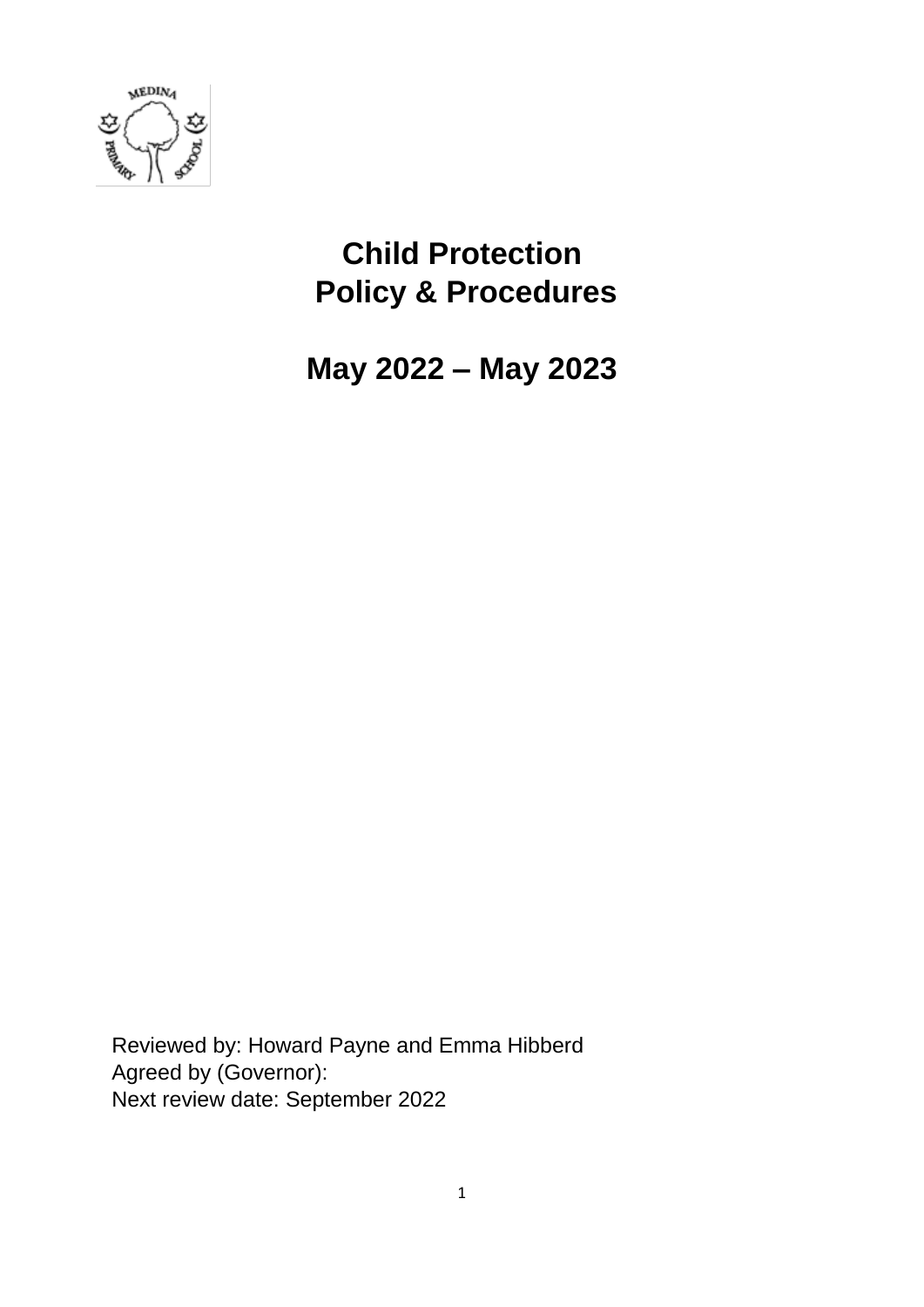#### **Contents**

- **1 The legal framework within which this policy stands**
- **2 Definitions**
- **3 The Policy**
	- **3.1 Aims, principles and values**
	- **3.2 Leadership and management**
	- **3.3 Training**
- **4 Child Protection Procedure**
	- **4.1 Communicating concerns**
	- **4.2 Following-up concerns**
- **5 Confidentiality**
- **6 Dealing with allegations against staff (including threshold for referral to Local Authority Designated Officer)**

 **Whistleblowing Mobile Phones and cameras**

- **7 Dealing with allegations against children including peer-on-peer abuse**
	- **7.1 The procedure**

#### **Annexes**

- **1 Roles and responsibilities within the school**
- **2 Child Protection Flowchart**
- **3 Body maps**
- **4 Dealing with disclosures – staff guide**
- **5 Procedure for DSL receiving concern**
- **6 DSL Procedure for allegations of peer-on-peer abuse**
- **7 Preventing Radicalisation**
- **8 Sexting: how to respond to an incident**
- **9 Identification – staff and visitor management**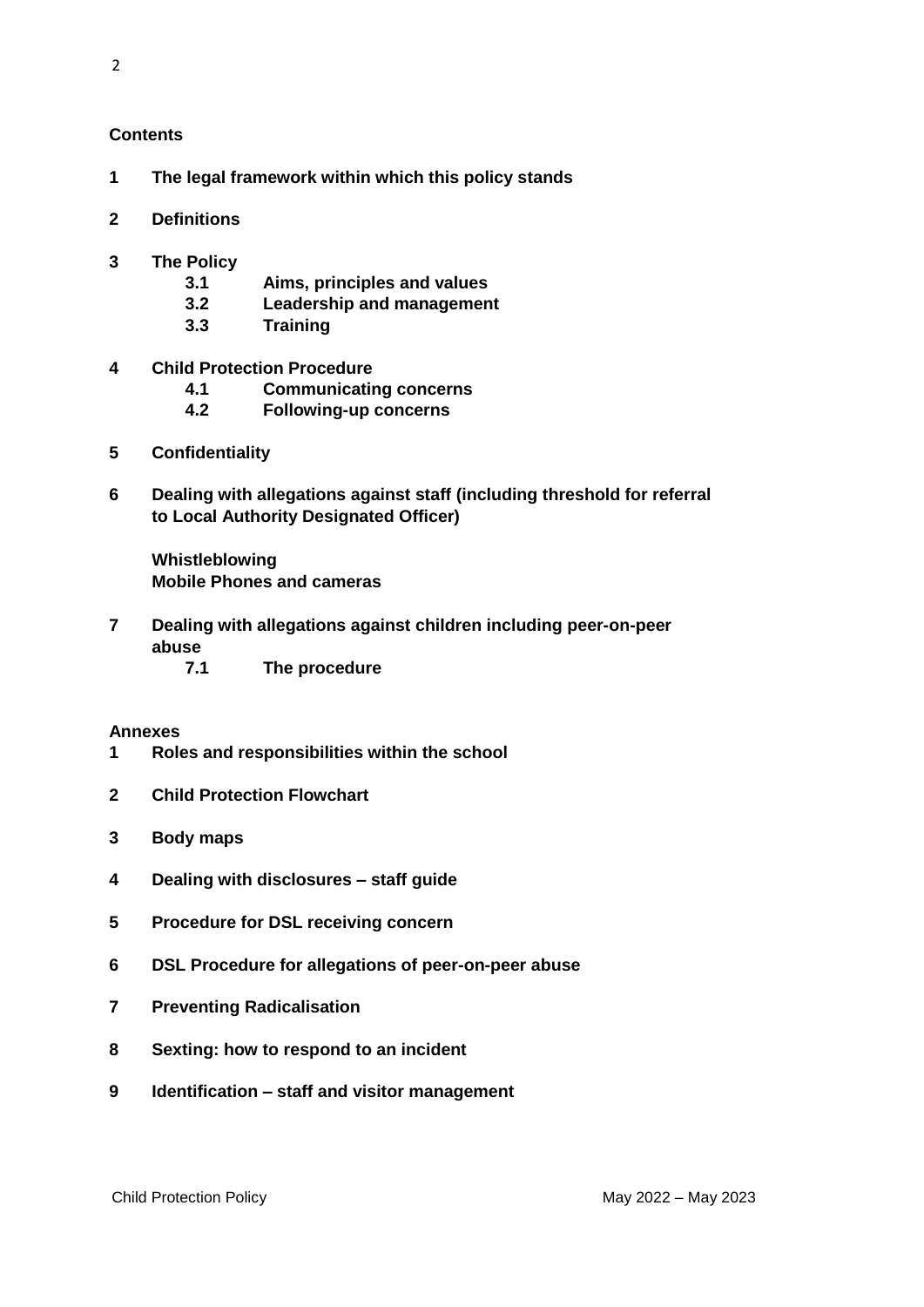# **Child Protection Statement**

Medina Primary recognises its moral and statutory responsibility to safeguard and promote the welfare of all children. We make every effort to provide a safe and welcoming environment underpinned by a culture of openness where both children and adults feel secure, able to talk and believe that they are being listened to. We maintain an attitude of "it could happen here" where safeguarding is concerned. The purpose of this policy is to provide staff, volunteers and governors with the framework they need in order to keep children safe and secure in our school and to inform parents and guardians how we will safeguard their children whilst they are in our care. Specific guidance is available to staff within the procedure documents contained in this policy.

All staff, children, parents and visitors are required to act safely and to co-operate in meeting these obligations. Medina believes that child protection is the responsibility of all adults. The school will encourage employees to take an active role in ensuring that the highest standard of child protection is extended to all our children.

This policy will be reviewed annually by the Designated Safeguarding Lead, Deputy Safeguarding Lead and the associated Governor and shared with the Governors in Summer Term or Autumn Term at the latest.

# **We will educate and encourage children to keep safe through the content of the curriculum (including Relationship Education statutory from 2020) and an ethos which helps children to feel safe and able to talk freely about their concerns, secure in the knowledge that they will be listened to and valued.**

This Policy must be read alongside other policies relating to Safeguarding and Child Protection, specifically the requirement to ensure the following procedures are in place:

- Employment checks must be carried out in compliance with regulation.
- Temporary and supply staff must be fully briefed about the school's safeguarding procedures.
- All visitors must be briefed on arrival about what to do if they see or hear anything which concerns them. Visitors whose DBS has not been recorded in the school's single central record must be accompanied at all times and wear an InVentry Visitors badge. Visitors whose DBS has been recorded in the school's single central record or are school support professionals, such as Local Authority Professionals/Supply Teachers, must be issued with an InVentry Visitors badge alongside their professional identification badge and are not required to be supervised. All staff and visitors must sign in and out of the InVentry system located in the school office.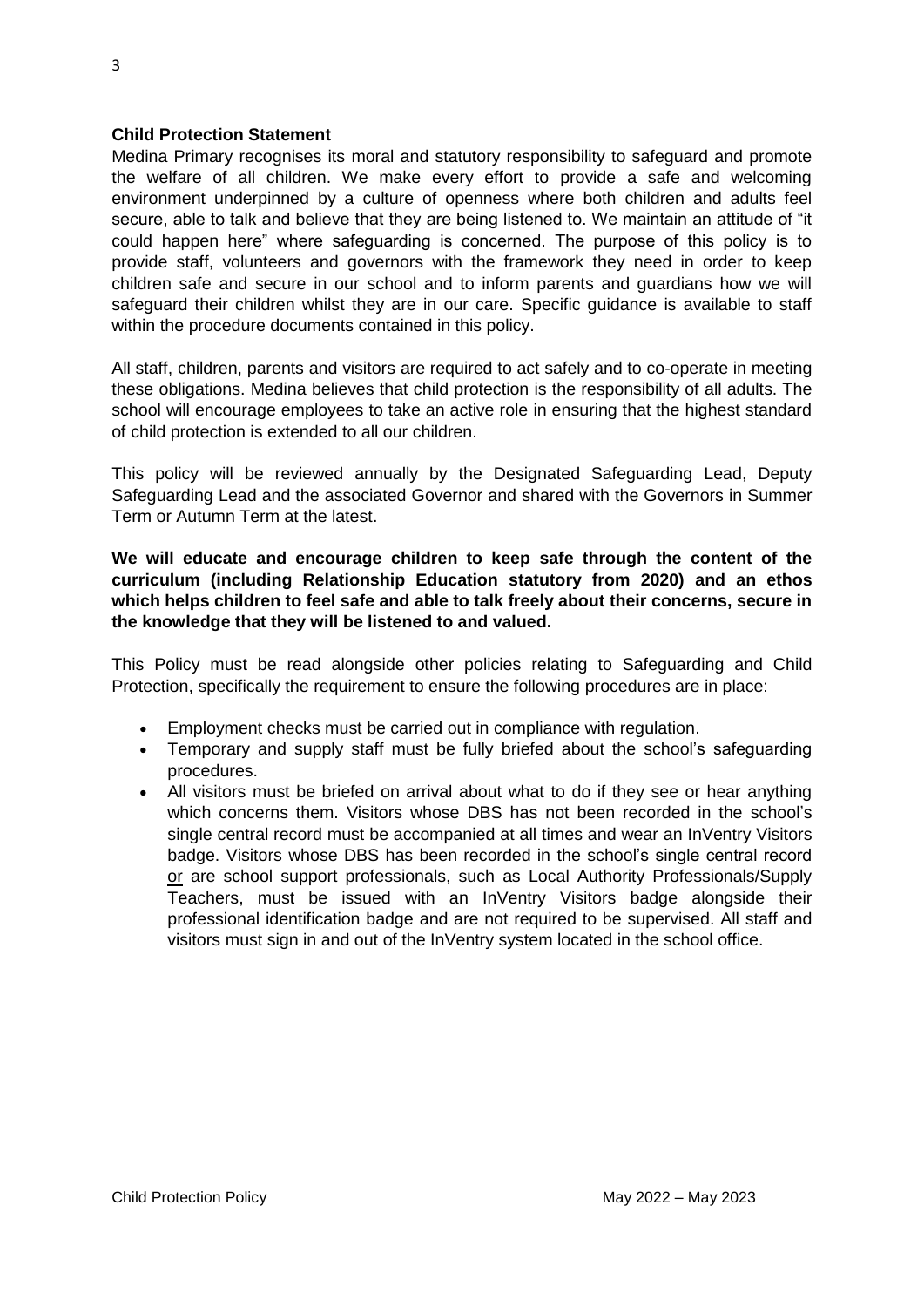# **1. The legal framework within which this policy stands**

This policy is based on the Department for Education's statutory guidance: Keeping children [safe in education 2021 \(publishing.service.gov.uk\)](https://assets.publishing.service.gov.uk/government/uploads/system/uploads/attachment_data/file/1021914/KCSIE_2021_September_guidance.pdf) and [Working Together to Safeguard](https://www.gov.uk/government/publications/working-together-to-safeguard-children--2)  [Children\(](https://www.gov.uk/government/publications/working-together-to-safeguard-children--2)2015/2018), and the [Governance Handbook.](https://www.gov.uk/government/publications/governance-handbook) We comply with this guidance and the procedures set out by our local safeguarding children board.

This policy is also based on the following legislation:

- Section 175 of the **Education Act 2002**, which places a duty on schools and authorities to safeguard and promote the welfare of children
- [The School Staffing \(England\) Regulations 2009,](http://www.legislation.gov.uk/uksi/2009/2680/contents/made) which set out what must be recorded on the single central record and the requirement for at least one person on a school interview/appointment panel to be trained in safer recruitment techniques
- [The Children Act 1989](http://www.legislation.gov.uk/ukpga/1989/41) (and [2004 amendment\)](http://www.legislation.gov.uk/ukpga/2004/31/contents), which provides a framework for the care and protection of children
- The [Childcare \(Disqualification\) Regulations 2009](http://www.legislation.gov.uk/uksi/2009/1547/pdfs/uksi_20091547_en.pdf) (and [2018 amendment\)](http://www.legislation.gov.uk/uksi/2018/794/contents/made) and [Childcare Act 2006,](http://www.legislation.gov.uk/ukpga/2006/21/contents) which set out who is disqualified from working with children
- This policy also meets requirements relating to safeguarding and welfare in the [statutory framework for the Early Years Foundation Stage.](https://www.gov.uk/government/publications/early-years-foundation-stage-framework--2)

This policy is in line with locally agreed inter-agency procedures that have been put in place by the Portsmouth Safeguarding Children Board (PSCB). The PSCB is governed by and adheres to different policies and procedures, developed in accordance with the 'Working Together to Safeguard Children' National Guidance.

The 4LSCB Policies and procedures provide standards for agencies and a framework to promote children's welfare and protect them from abuse and neglect. See <http://4lscb.proceduresonline.com/>

Local Safeguarding Children Board protocols and guidance can be found using this link:

**Portsmouth** Safeguarding Children Board [protocols and guidance](http://www.portsmouthscb.org.uk/professionals/resources-for-frontline-professional/)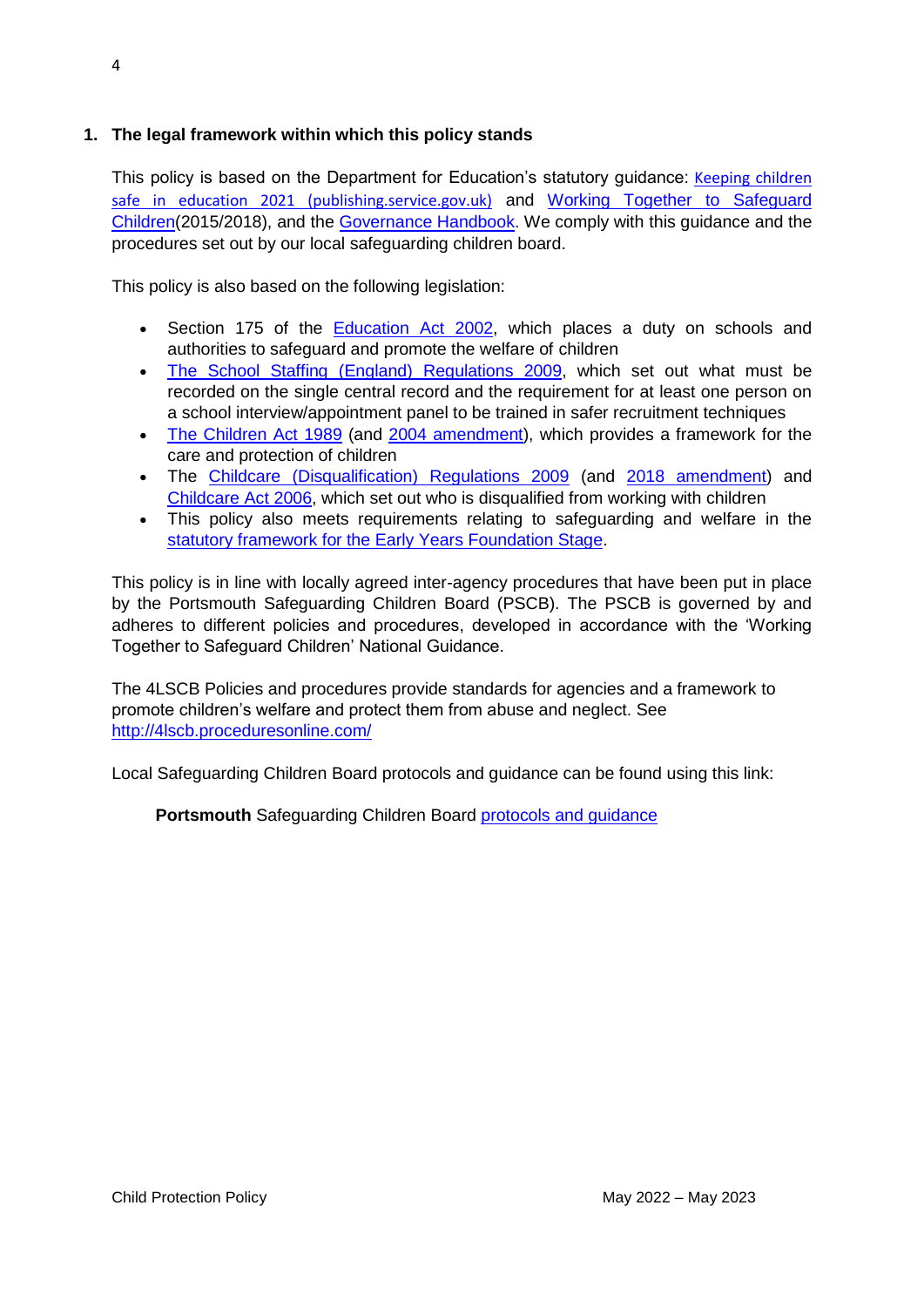# **Equality statement**

Some children have an increased risk of abuse, and additional barriers can exist for some children with respect to recognising or disclosing it. We are committed to anti-discriminatory practice and recognise children's diverse circumstances. We ensure that all children have the same protection, regardless of any barriers they may face.

We give special consideration to children who:

- Have special educational needs or disabilities
- Are young carers
- May experience discrimination due to their race, ethnicity, religion, gender identification or sexuality
- Have English as an additional language
- Are known to be living in difficult situations for example, temporary accommodation or where there are issues such as substance abuse or domestic violence
- Are at risk of FGM, sexual exploitation, forced marriage, or radicalisation
- Are asylum seekers
- Are privately fostered

#### **2. Definitions**

**Child Protection** is an aspect of safeguarding, but is focused on how we respond to children who have been significantly harmed or are at risk of significant harm.

The term **Staff** applies to all those working for or on behalf of the Primary, full time or part time, in either a paid or voluntary capacity. This also includes parents and governors.

**Child** refers to all young people who have not yet reached their 18 birthday. On the whole, this will apply to children in our school; however, the policy will extend to visiting children and students from other establishments

**Parent** refers to birth parents and other adults in a parenting role for example adoptive parents, step parents, guardians and foster carers.

**Abuse** could mean neglect, physical, emotional or sexual abuse or any combination of these. Parents, carers and other people can harm children either by direct acts and / or failure to provide proper care.

A full outline of types of abuse can be found in the Safeguarding Policy.

# **3. The Policy**

#### **3.1 Aims, principles and values**

- To provide staff with the framework to promote and safeguard the wellbeing of children and in so doing ensure they meet their statutory responsibilities.
- To demonstrate our commitment to protecting children.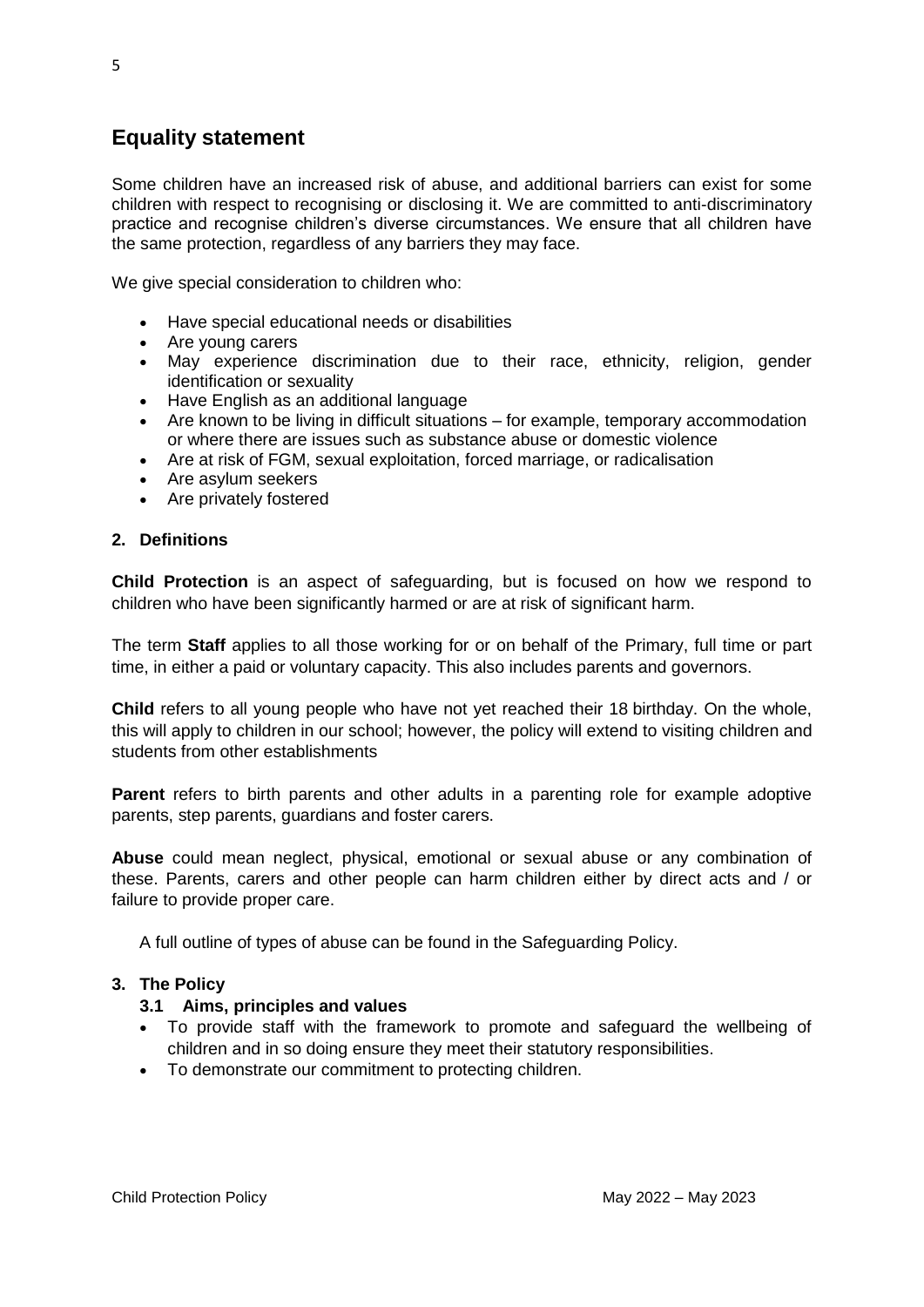# **Principles and Values**

- Children have a right to feel secure and cannot learn effectively unless they do so.
- All children regardless of age, gender including transgender, race, disability, sexuality, religion and non-religion, culture or language have a right to be protected from harm.
- All staff have a key role in prevention of harm and an equal responsibility to act on any suspicion or disclosure that may indicate a child is at risk of harm, either in the school or in the community.
- We acknowledge that working in partnership with other agencies protects children and reduces risk and so we will engage in partnership working throughout the child protection process to safeguard children.
- Whilst the school will work openly with parents as far as possible, we have the responsibility and the right to contact children's social care or the police, without notifying parents if this is believed to be in the child's best interests.

# **3.2 Leadership and management**

We recognise that staff anxiety around child protection can undermine good practice and so have established clear lines of accountability, training and advice to support the process and individual staff within that process.

In this school, any individual can contact the Designated Safeguarding Lead (DSL) if they have concerns about a young person. There is a nominated safeguarding governor, who will take leadership responsibility for safeguarding. The Chair of Governors will receive reports of allegations against the headteacher.

| Role                         | Name                 | Contact                             |
|------------------------------|----------------------|-------------------------------------|
| <b>Designated</b>            | <b>Howard Payne</b>  | 02392 375475                        |
| <b>Safeguarding Lead:</b>    |                      | hpayne@medina.portsmouth.sch.uk     |
| <b>Deputy Designated</b>     | <b>Ros Hammerton</b> | 02392 375475                        |
| <b>Safeguarding Lead(s):</b> | (Deputy Head)        | rhammerton@medina.portsmouth.sch.uk |
|                              | Emma Hibberd         | ehibberd@medina.portsmouth.sch.uk   |
|                              | (Inclusion Manager)  |                                     |
| <b>Safeguarding Governor</b> | Dave Byng            | davebyng@yahoo.co.uk                |
| <b>Chair of Governors</b>    | Jacqueline Coonie    | jcoonie@me.com                      |

In this Primary, roles are allocated as follows:

Detailed descriptions of the roles and responsibilities of leadership are set out in Annex 1.

# **DSL should ensure that all staff are in receipt of:**

- Keeping Children Safe in Education (2021) Part one
- Child Protection Policy
- Safeguarding Policy
- Behaviour Policy
- Staff code of conduct policy
- Safeguarding response to children who go missing in education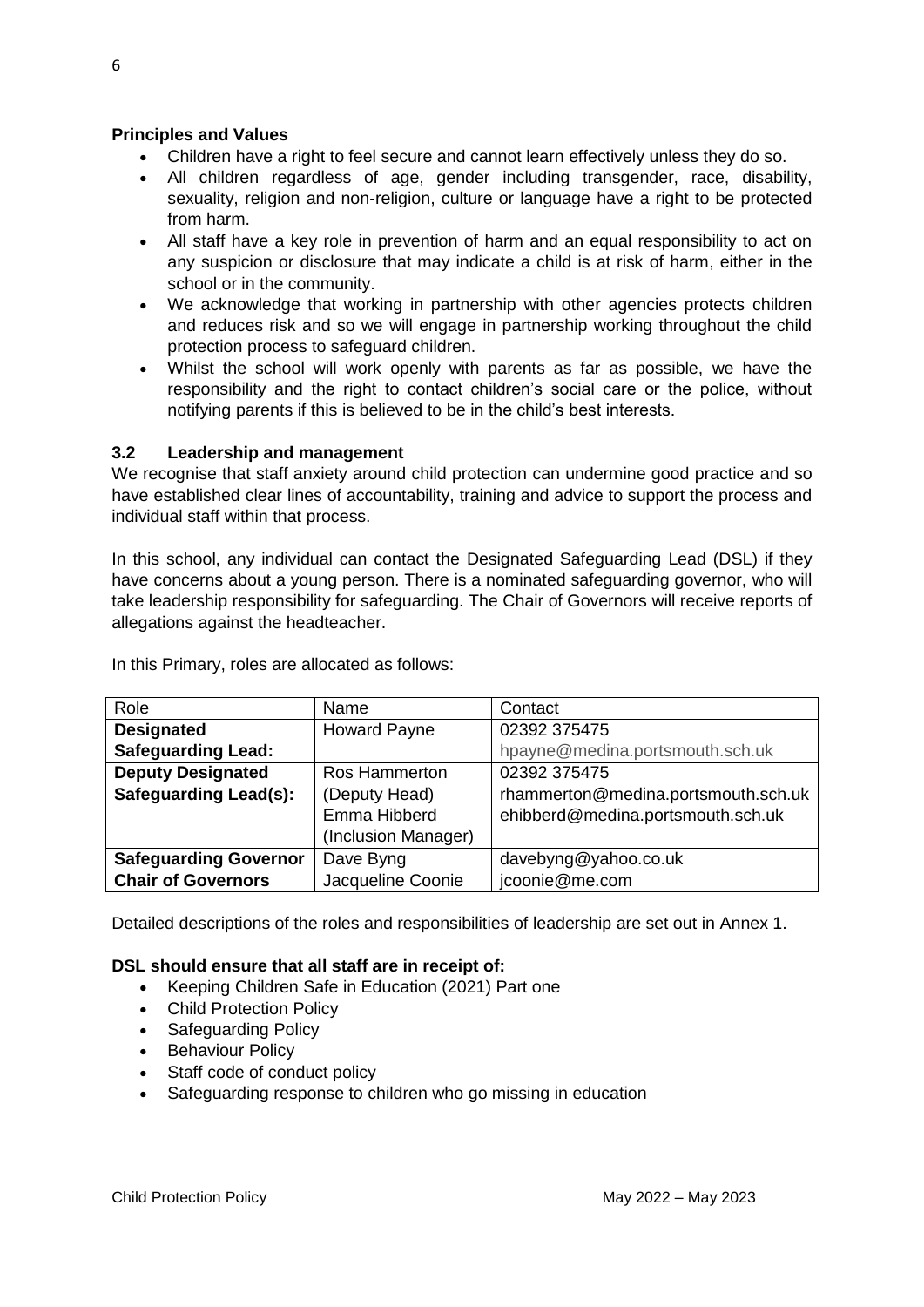#### **3.3 Training**

All staff at Medina are expected to be aware of the signs and symptoms of abuse and must be able to respond appropriately.

#### **As a minimum, the school aims to provide:**

- annual training in the form of a briefing for all staff, every year;
- the same training as part of induction for staff joining mid-year;
- relevant training to ensure staff appointed to specific roles can undertake that role effectively
- timely updates to all relevant staff on changes to local or national policy or practice.

Training was updated in September 2021 to reference new and current legislation of Keeping Children Safe in Education (September 2021).

All staff received Prevent training in Autumn 2019

The head teacher, admin manager and relevant Governors have attended Safer Recruitment Training. This will be updated in line with published guidance.

#### **4. Child Protection Procedure**

The following procedures apply to all staff and will be covered by training to enable staff to understand their role and responsibility. The prime concern at all stages must be the interests and safety of the child. Where there is a conflict of interest between the child and an adult, the interests of the child must be paramount.

All staff are aware that children with disabilities, special needs or with language delay may communicate concerns with behaviours rather than words. Additionally, staff will question the cause of knocks and bumps in children who have limited mobility.

Consideration should be given to the context within which behaviours and/or incidents occur. Assessments of children should consider whether wider environmental factors are present in a child's life that are a threat to their safety and/or welfare. This is 'contextual safeguarding'. The flowchart in Annex 2 summarises this procedure.

#### **4.1 Communicating concerns**

The aim of our procedures is to provide a robust framework which enables staff to take appropriate action when they are worried a child is being abused or at risk of harm.

# **If a member of staff suspects abuse, spots signs or indicators of abuse or is concerned that a child is being radicalised and at risk of being drawn into terrorism, or they have a disclosure of abuse made to them they must:**

- *1.* Make an initial record of the information
- *2.* Report it to the DSL or Deputy DSL / headteacher immediately
- *3.* The DSL or headteacher will consider if there is a requirement for immediate medical intervention, however urgent medical attention should not be delayed if DSL or headteacher are not immediately available (see 4.2 below)
- *4.* Make an accurate record as soon as possible of all that has happened using CPOMs, including details of:
	- Dates and times of their observations
	- Dates and times of any discussions they were involved in.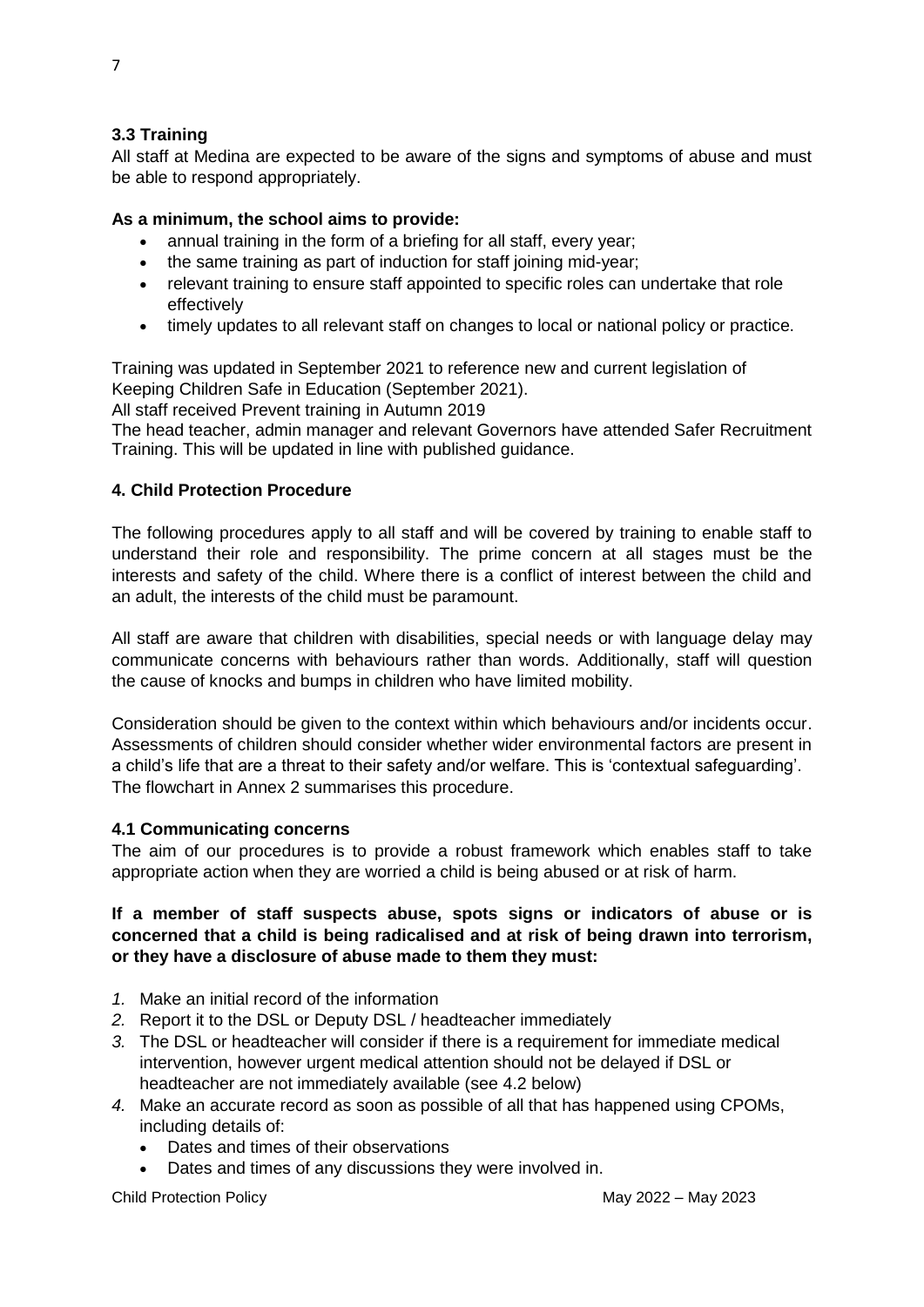- Any injuries (use body maps in Annex 3)
- Explanations given by the child / adult
- What action was taken
- Any actual words or phrases used by the child

# **4.2 Following-up concerns**

Following any concerns raised by staff, the DSL will assess the information and consider if significant harm has happened or there is a risk that it may happen. If the evidence suggests the threshold of significant harm, or risk of significant harm has been reached; or they are not clear if the threshold is met, then the DSL will contact children's social care through the relevant procedure or the police if appropriate. If the DSL is not available or there are immediate concerns, the staff member will refer directly to children's social care. Remember that anyone can make referrals to the Multi Agency Safeguarding Hub (MASH) if they consider a child is at immediate or significant harm and the DSL is not available.

# **Contact for Portsmouth MASH:**

During Office Hours (Monday to Friday): 0845 671 0271**/**02392 688793 Out of Office Hours: 0300 555 1373 MASH guidance, Inter Agency Contact Form and the PSCB Threshold Document can be found at the following webpage:

<https://www.portsmouthscb.org.uk/worried-about-a-child-suffering-from-harm/>

Generally, the DSL will inform the parents prior to making a referral however there are situations where this may not be possible or appropriate, particularly when informing parents/carers may place the child at further risk.

*N.B. The exception to this process will be in those cases of known FGM where there is a mandatory requirement for the teacher to report directly to the police, although the DSL should also be made aware.*

# *Detailed guidance for responding to disclosures is contained in Annex 4 Detailed guidance for DSLs in how to follow-up a concern is contained Annex 5*

# **5. Confidentiality**

- "The Data Protection Act 2018 and GDPR do not prevent, or limit, the sharing of information for the purposes of keeping children safe" (KCSiE 2021). This includes sharing information without consent if doing so prevents the child being at further risk of harm.
- We maintain that all matters relating to child protection are to be treated as confidential and only shared as per the 'working together' guidance.
- There is a lawful basis for child protection concerns to be shared with agencies who have a statutory duty for child protection.
- All staff are aware that they cannot promise a child to keep a disclosure confidential.
- Parents will be made aware of the requirements to maintain confidentiality about any allegations against staff whilst investigations are ongoing as set out in section 141F of the Education Act 2002.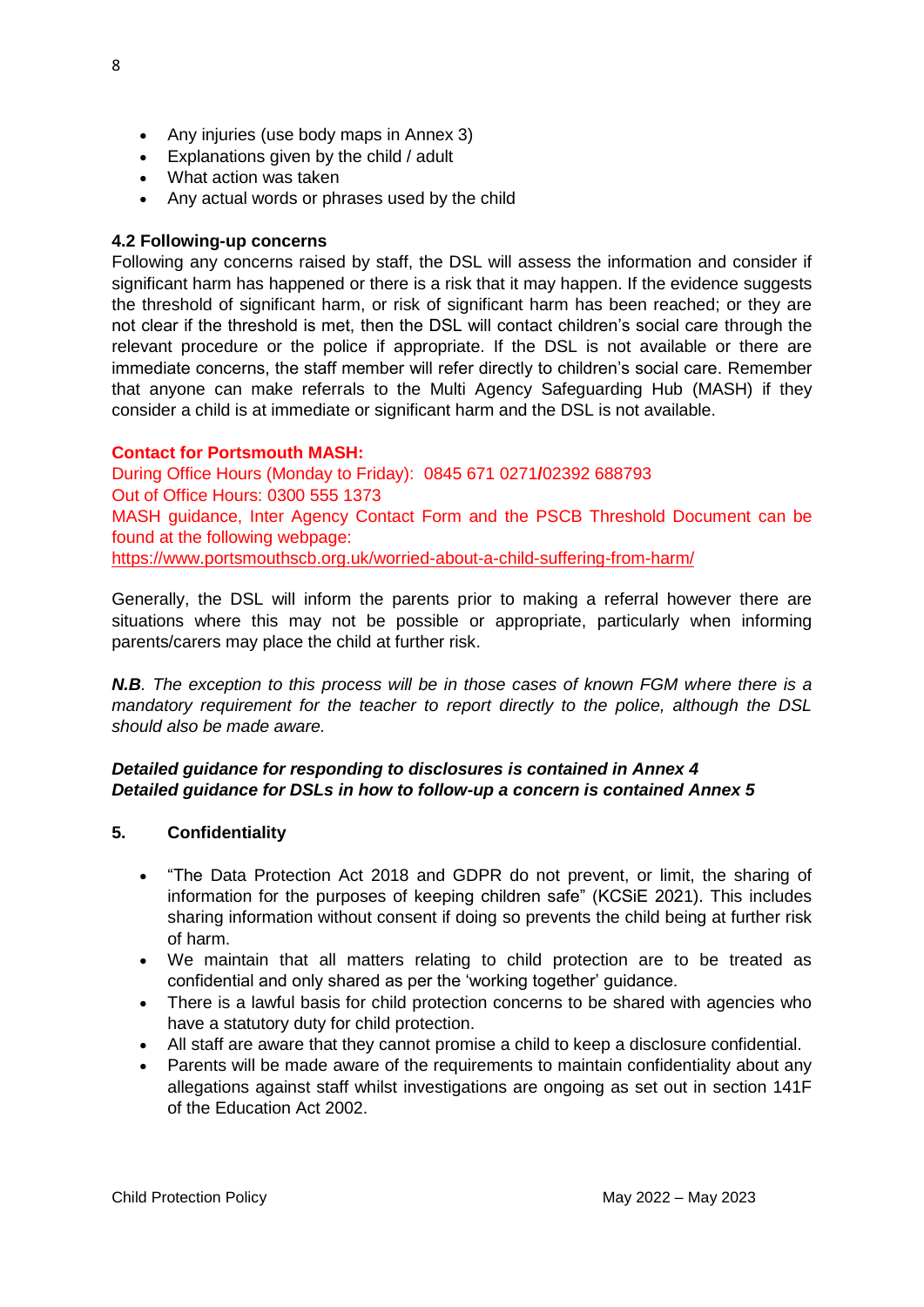# **6. Dealing with allegations against staff**

This procedure should be used in all cases in which it is alleged a member of staff, supply or volunteer in a school, or another adult who works with children has:

- behaved in a way that has harmed a child, or may have harmed a child;
- possibly committed a criminal offence against or related to a child; or
- behaved towards a child or children in a way that indicates he or she would pose a risk of harm to children
- been involved in an incident that may make them unsuitable to work with children e.g. domestic violent

In dealing with allegations or concerns against an adult, staff must:

- Report any concerns about the conduct of any member of staff, supply or volunteer to the Headteacher or the DSL as soon as possible
- If an allegation is made against the Headteacher, the concerns need to be raised with the Chair of Governors as soon as possible
- There may be situations when the Headteacher will want to involve the police immediately if the person is deemed to be an immediate risk to children or there is evidence of a possible criminal offence.

Once an allegation has been received by the Headteacher they will, if the threshold is met, contact the Local Authority Designated Officer (LADO) as soon as possible and before carrying out any investigation into the allegation other than preliminary enquiries.

# Portsmouth LADO: 02392 882500

• Inform the parents of the allegation unless there is a good reason not to

In liaison with the LADO, the school will determine how to proceed and if necessary the LADO will refer the matter to children's social care and/or the police.

School will not cease to employ a supply teacher or a volunteer until all facts have been sought and in liaison with LADO.

Medina Primary will act to minimise the stress inherent with the allegations process. The individuals will be kept informed of the progress of the concerns including explanation of the likely course of action. All parties will be offered access to welfare counselling.

#### **Whistle-blowing**

The school adheres to Portsmouth City Council's Whistle-blowing policy. A copy is available on request.

The school's Early Years supports the requirements set out in the statutory framework for the Early Years Foundation Stage.

#### **Mobile phones and cameras**

**Staff** are allowed to bring their personal phones to school for their own use, but will limit such use to non-contact time when pupils are not present. Staff members' personal phones will remain in their bags or cupboards during contact time with pupils.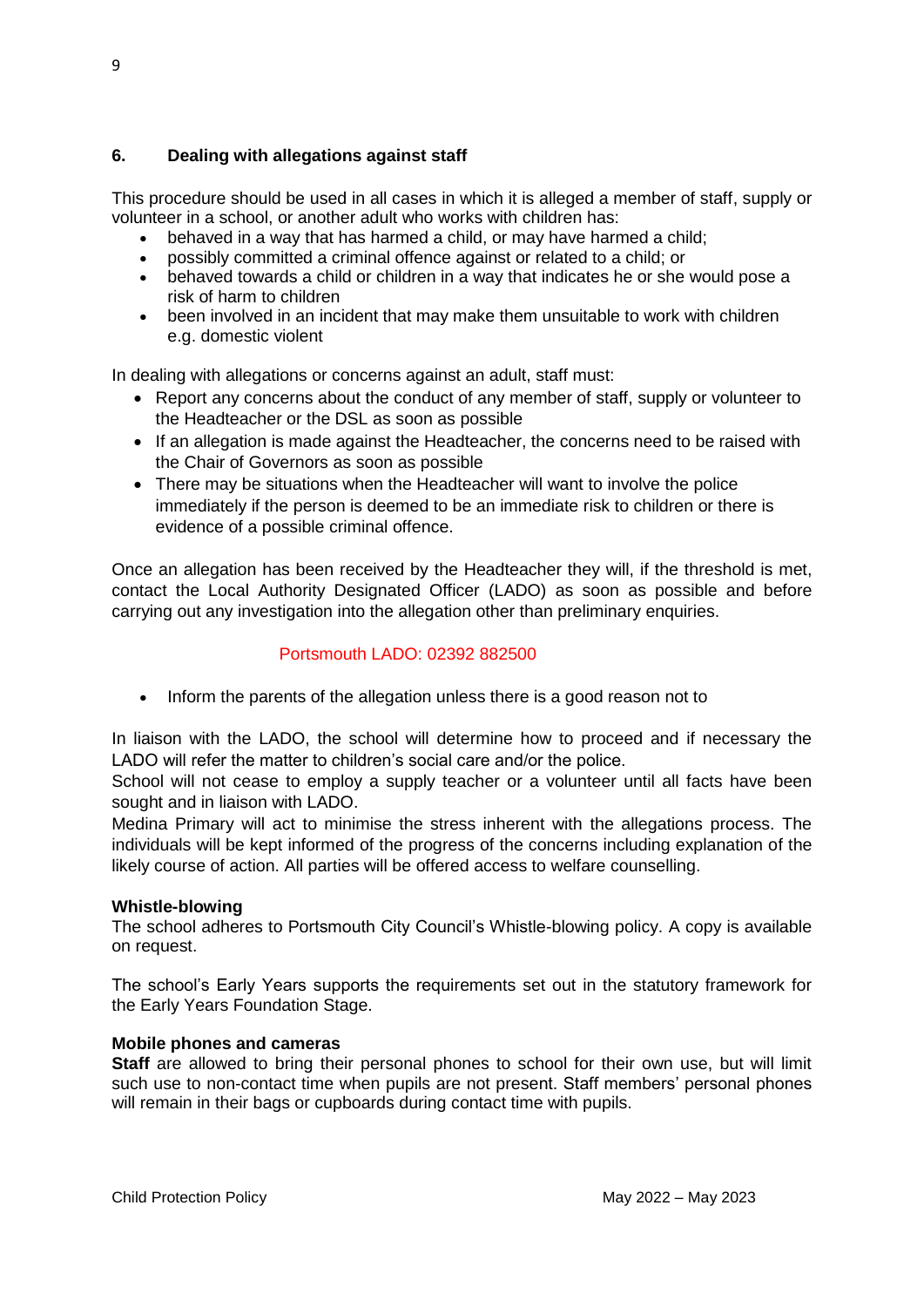The Headteacher, Deputy and the site staff will carry their mobiles with them so that they can be contacted in case of emergency.

Staff will not take pictures or recordings of pupils on their personal phones or cameras.

We will follow the General Data Protection Regulation and Data Protection Act 2018 when taking and storing photos and recordings for use in the school.

**Children** in upper Key Stage 2 are allowed to bring their mobile phone to school. They must hand this to their teacher who will submit to the school office in the morning. The children are given their phones back at the end of the school day. All safeguarding issues that arise through the use of mobile technology in school and at home are reported to the DSL who will notify parents as necessary. The children are taught about online safety through the curriculum.

#### **7. Dealing with allegations against children including peer-on-peer abuse including sexual abuse and harassment.**

Medina Primary believes that all children have a right to attend school and learn in a safe environment. We recognise that children are capable of abusing their peers. In most instances, the conduct of children towards each other will be covered by the behaviour policy. Some allegations may be of such a serious nature that they may raise safeguarding concerns and these will be dealt with under this policy and in line with Keeping Children Safe in Education (2021). These allegations are most likely to include physical abuse, emotional abuse, sexual abuse and sexual exploitation.

We will follow the "Sexual violence and sexual harassment between children in schools and colleges" advice provided by the DfE. We will challenge all contact behaviours that have a sexual nature to them and impose appropriate levels of disciplinary action, to be clear that these behaviours are not tolerated or acceptable. Support will be provided to victims of sexual violence and sexual harassment and we will ensure that they are kept safe. Staff in the school will remain vigilant and intervene early to prevent low level behaviours from becoming abusive experiences. All staff will maintain the attitude that "It could happen here"

When an allegation is made by a child against another child, members of staff should consider whether the complaint raises a safeguarding concern. If there is a safeguarding concern, a factual record of the allegation should be made, but no attempt at this stage should be made to investigate the circumstances. The Designated Safeguarding Lead (DSL) should be informed and the procedures in outlined in Annex 6 should be followed.

As usual, important decisions should be made on a case by case basis, on the basis of an assessment of the children's best interests. Referral under safeguarding arrangements may be necessary, guided by an assessment of the extent to which a child is suffering, or is likely to suffer, significant harm.

Key specific considerations will include:

- The age, maturity and understanding of the children;
- Any disability or special needs of the children;
- Their social and family circumstance;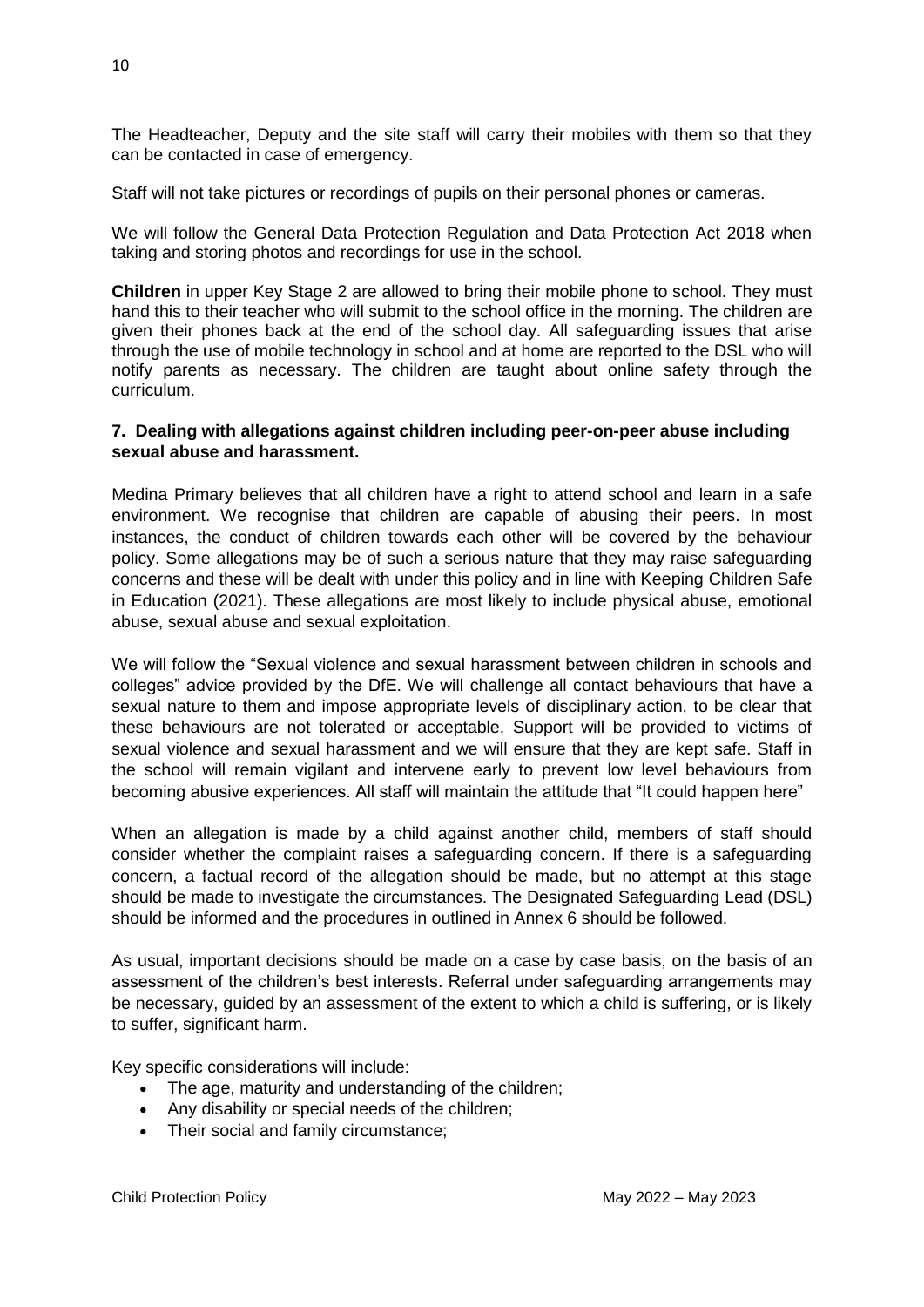- Any evidence in the behaviour or presentation of the children that might suggest they have been harmed;
- Any evidence of pressure to engage in sexual activity;
- Any indication of sexual exploitation;

There are also contextual factors. Gender, sexuality, race and levels of sexual knowledge can all be used to exert power. A perpetrator of sexual abuse may sometimes be a woman or girl and the victim a boy. The Brook traffic light tool (see Safeguarding Policy) can be useful in making these considerations.

A risk assessment should be completed and kept electronically. This should consider:

- The victim, especially their protection and support
- The alleged perpetrator: and
- All the other children (and, if appropriate, adult students and staff) at the school, especially any actions that are appropriate to protect them.

#### **Minimising the risk of peer on peer abuse**

We will minimise the risk of peer-on-peer abuse by:

- taking a whole school approach to safeguarding and child protection
- providing training for staff;
- providing a clear set of values and standards, underpinned by the behaviour policy and pastoral support system and by planned programme of evidence-based content delivered through the curriculum and
- engaging with specialist support and interventions.

#### **For further information on Peer-on-Peer abuse see Safeguarding Policy.**

#### **Annual review**

This policy is to be reviewed at least annually in line with DfE, Portsmouth Safeguarding Children Board and other relevant statutory guidance.

| l Last Review      | <b>March 2022</b>   |
|--------------------|---------------------|
| <b>Reviewed by</b> | <b>Howard Payne</b> |
|                    | Emma Hibberd        |
| <b>Review Date</b> | <b>March 2023</b>   |

**For further information on child abuse including physical abuse, emotional abuse, sexual abuse/harassment and neglect see the Safeguarding Policy. This includes information on other specific safeguarding concerns such as CME (including attendance reporting requirements), FGM, County Lines, radicalisation, Child Sexual Exploitation, peer-on-peer abuse, upskirting, hazing and Mental Health**.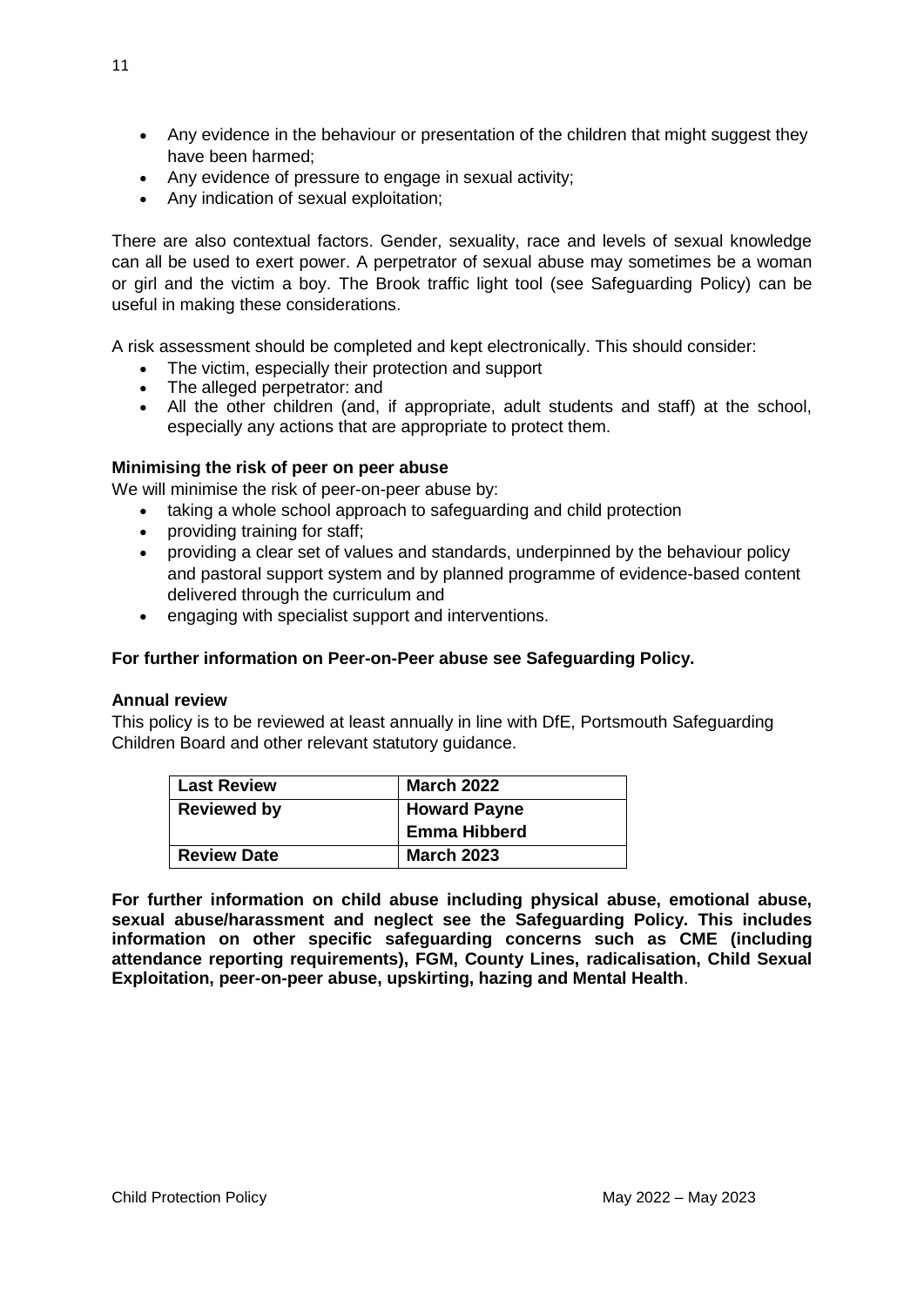# **Roles and responsibilities within Medina Primary**

#### **Staff responsibilities**

All staff have a key role to play in identifying concerns early and in providing help for children. To achieve this they will:

- Establish and maintain an environment where children feel secure, are encouraged to talk and are listened to.
- Ensure children know that there are adults in school whom they can approach if they are worried about any problems.
- Plan opportunities within the curriculum for children to develop the skills they need to assess and manage risk appropriately and keep themselves safe. Ensuring that they are able to recognise when they are at risk and how to get help.
- Attend training in order to be aware of and alert to the signs of abuse.
- Maintain an attitude of "it could happen here" with regards to safeguarding.
- Record their concerns if they are worried that a child is being abused and report these to the relevant person as soon as practical that day. This includes recording of low level concerns which might add depth to a wider view of the child.
- Be prepared to refer directly to social care, and the police if appropriate, if there is a risk of significant harm and the DSL or their Deputy is not available.
- If the disclosure is an allegation against a member of staff, they report this to the DSL or if the allegation is against the DSL or headteacher, to the Chair of Governors.
- Follow the procedures set out by the Portsmouth Safeguarding Children Board and take account of guidance issued by the DfE.
- Support children in line with their Child Protection Plan.
- Treat information with confidentiality but never promising to "keep a secret".
- Notify DSL of any child on a Child Protection Plan who has unexplained absence.
- Have an understanding of Early Help and be prepared to notify colleagues and/or parents of any concerns about their child(ren), and provide them with, or signpost them to, opportunities to change the situation.
- Liaise with other agencies that support children and provide early help.
- Ensure they know who the designated safeguarding lead (DSL) and deputy DSL are and know how to contact them.
- Have an awareness of this Child Protection Policy, the Safeguarding Policy, the Behaviour Policy, the staff Code of Conduct, procedures relating to the safeguarding response for children who go missing from education and the role of the DSL.

# **Senior leadership team responsibilities**:

- Contribute to inter-agency working in line with guidance (Working Together 2018)
- Provide a co-ordinated offer of early help when additional needs of children are identified
- Ensure staff are alert to the various factors that can increase the need for early help.
- Working with children's social care, support their assessment and planning processes including the schools attendance at conference and core group meetings
- Carry out tasks delegated by the governing body such as training of staff; safer recruitment; maintaining a single central record and complying with the visitor management procedure.
- Complete a Section 11 Compact Audit and submit to PCSB every two years. Portsmouth audit tool (excel) – ['self-assessment audit' at bottom of page](http://www.portsmouthscb.org.uk/professionals/tools-for-audit-and-reviews/)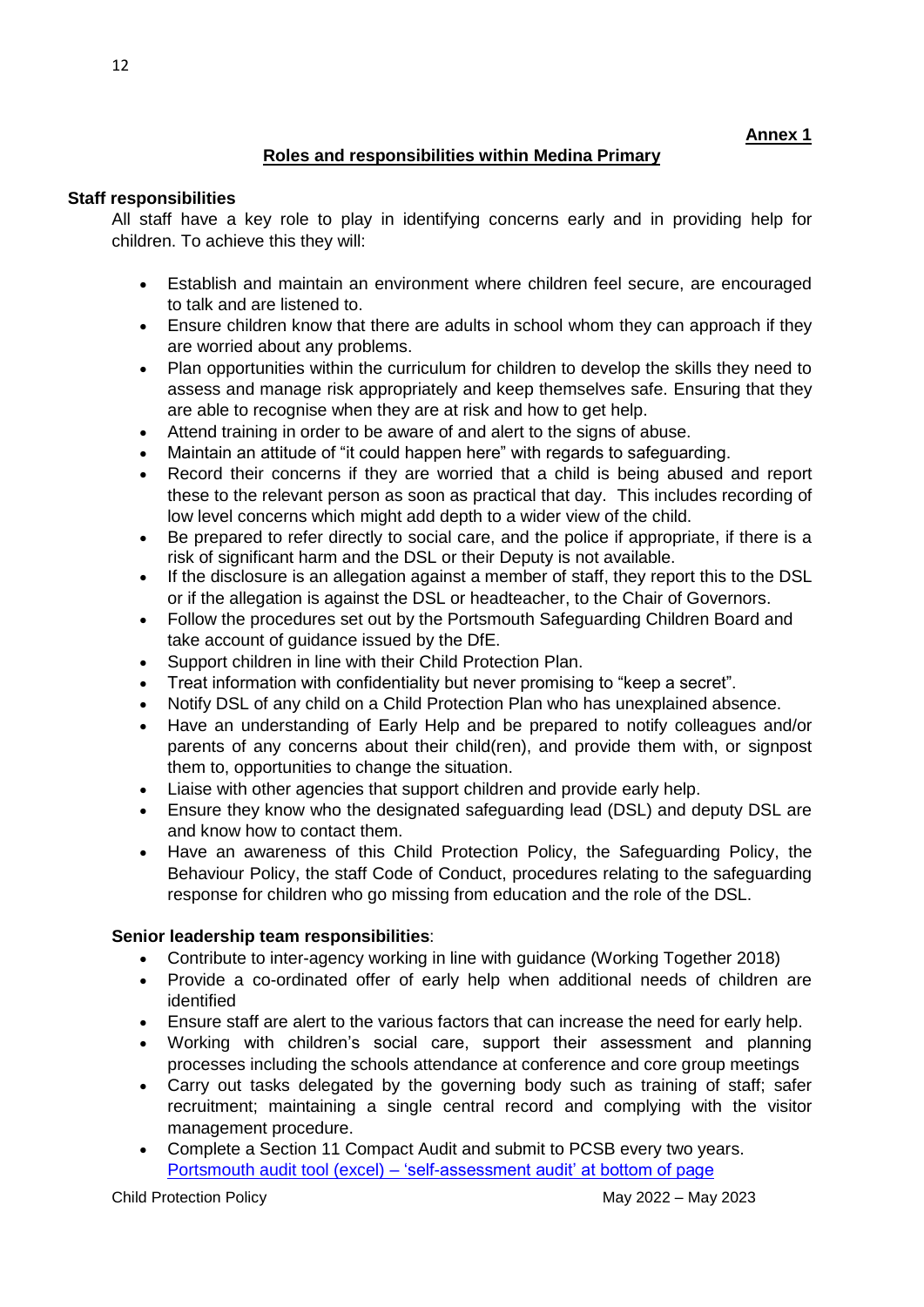- Provide support and advice on all matters pertaining to safeguarding and child protection to all staff regardless of their position within the school.
- Treat any information shared by staff or children with respect and follow Portsmouth Local Safeguarding Children Board procedures.
- Ensure that allegations or concerns against staff are dealt with in accordance with guidance from Department for Education (DfE) in accordance with school policy and procedures.

# **Governing body responsibilities**

- The school has effective safeguarding policies & procedures including this Child Protection Policy, the Safeguarding Policy, the Staff Code of Conduct, Behaviour Policy and a response to children who go missing from education.
- The school undertakes a Section 11 Compact Audit as outlined above, is shared with the PCSB as outlined above.
- Recruitment, selection and induction follows PCC processes including safer recruitment practice and all appropriate checks.
- Allegations against staff are dealt with by the headteacher. Allegations against the headteacher are dealt with by the Chair of Governors.
- A member of the senior leadership team is designated as Designated Safeguarding Lead (DSL) and have this recorded in their job profile.
- The DSL must work within the requirements as detailed in Annex B of Keeping Children Safe in Education (2021).
- Staff have been trained appropriately and this is updated in line with guidance
- Any safeguarding deficiencies or weaknesses are remedied without delay
- They have identified a nominated governor for leading safeguarding

# **DSL responsibilities** *(to be read in conjunction with DSL role description in KCSiE)* **In this school the DSL is Howard Payne The deputy DSLs are Ros Hammerton and Emma Hibberd**

In addition to the role of staff and senior management team the DSL will

- Refer cases to social care and the police where appropriate, in a timely manner avoiding any delay that could place the child at more risk.
- Assist the governing body in fulfilling their responsibilities
- Attend initial training for the role and refresh every other year as per PCSB requirements. By attending appropriate training and demonstrating evidence of continuing professional development thereafter
- Ensure every member of staff knows who the DSL is, is aware of the DSL role and has their contact details
- Ensure all staff and volunteers understand their responsibilities in being alert to the signs of abuse and responsibility for referring any concerns to the DSL
- Ensure that whole school training occurs regularly with at least annual updates so that staff and volunteers can fulfil their responsibilities
- Ensure any members of staff joining the school outside of this training schedule receive induction prior to commencement of their duties
- Keep records of child protection concerns securely and separately from the main child file and use these records to assess the likelihood of risk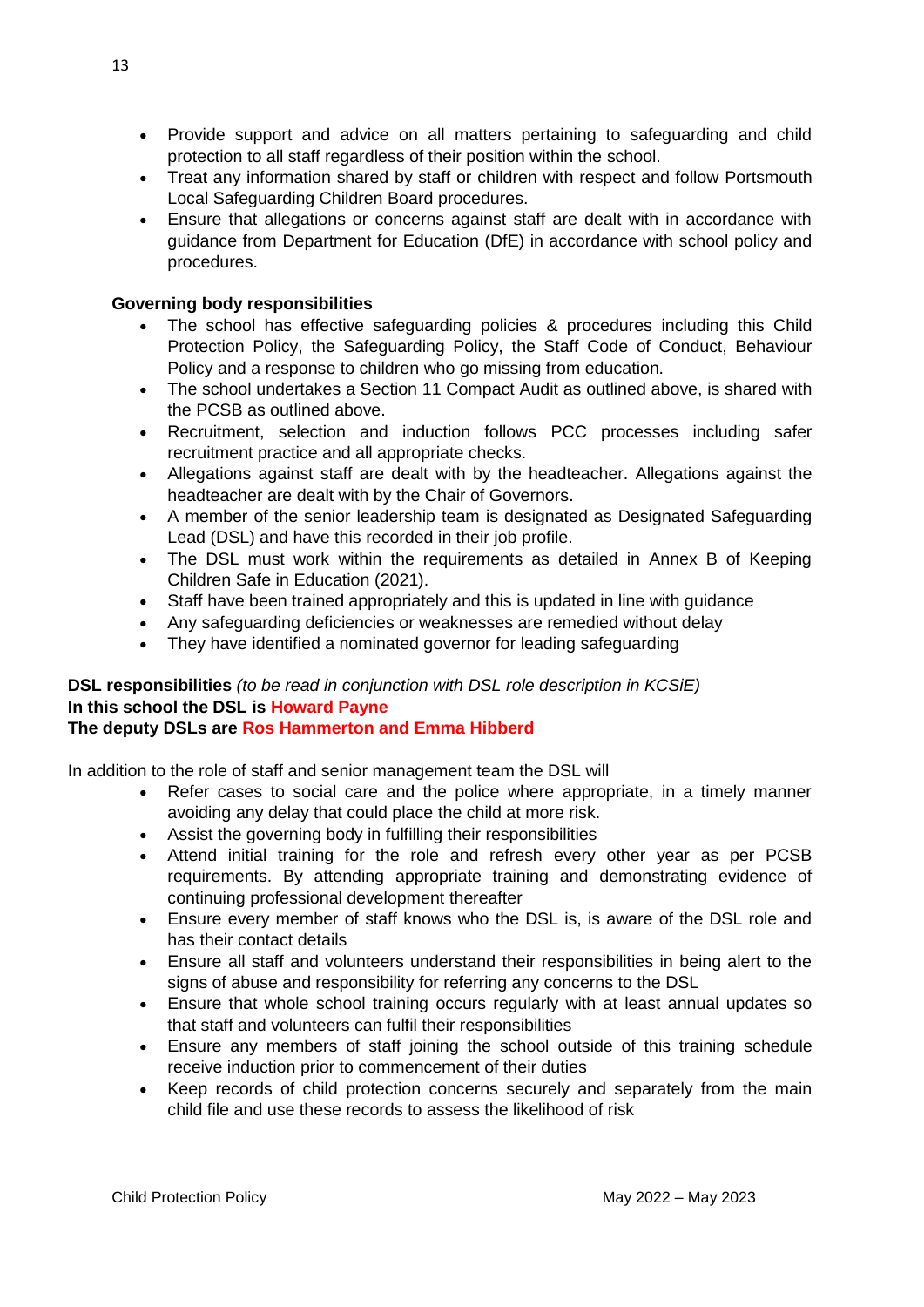- Ensure that safeguarding records are transferred accordingly (separate from child files) when a child transfers school
- Ensure that where a child transfers school and is on a Child Protection plan or is a child looked after, the information is passed to the new school immediately and that the child's social worker is informed
- Link with the PSCB to make sure staff are aware of training opportunities and the latest local policies on safeguarding
- Develop, implement and review procedures in school that enable the identification and reporting of all cases, or suspected cases, of abuse
- Meet any other expectations set out for DSLs in Keeping Children Safe in Education 2021, including the monitoring of academic and social development.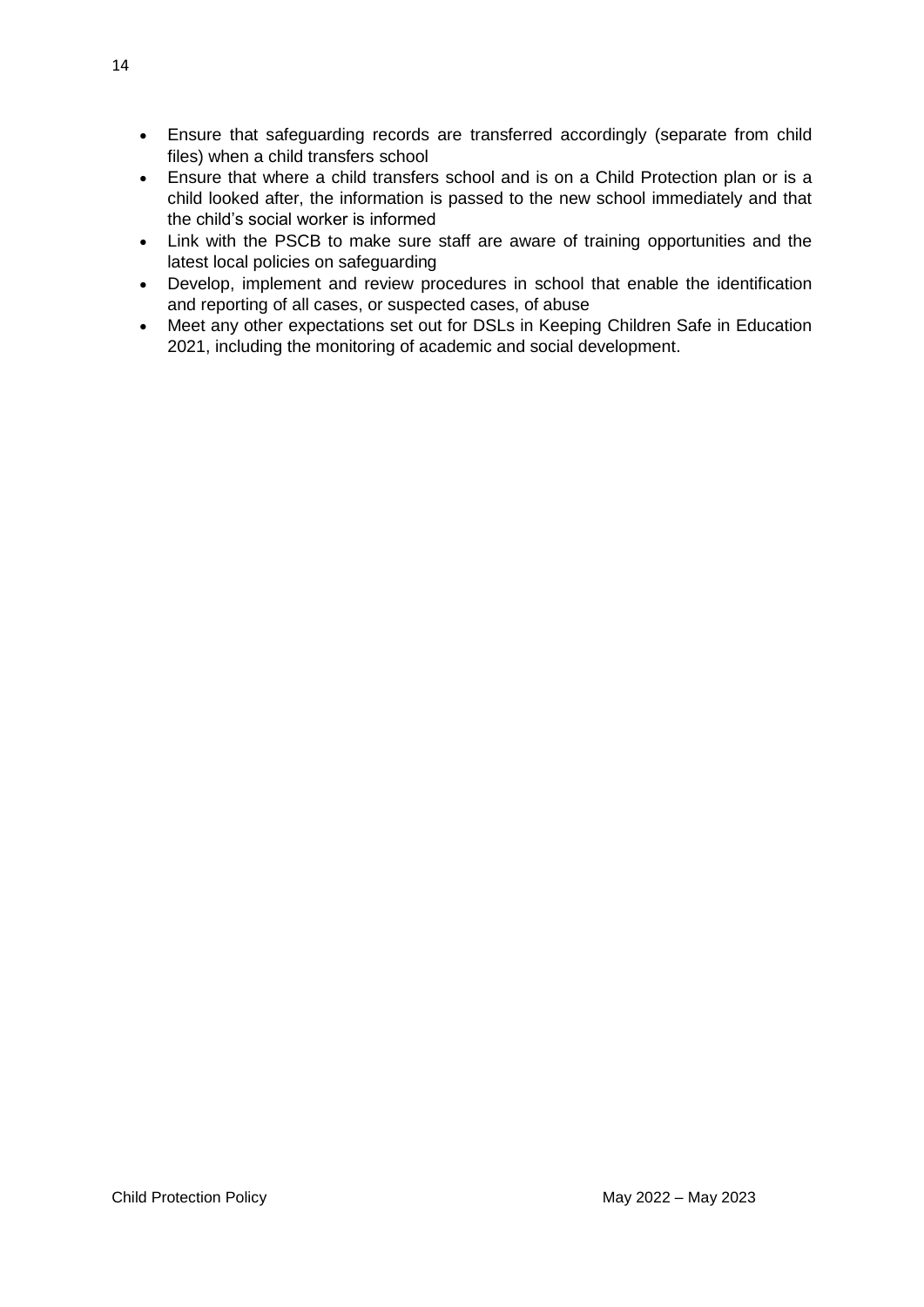#### **Flowchart for child protection procedures**

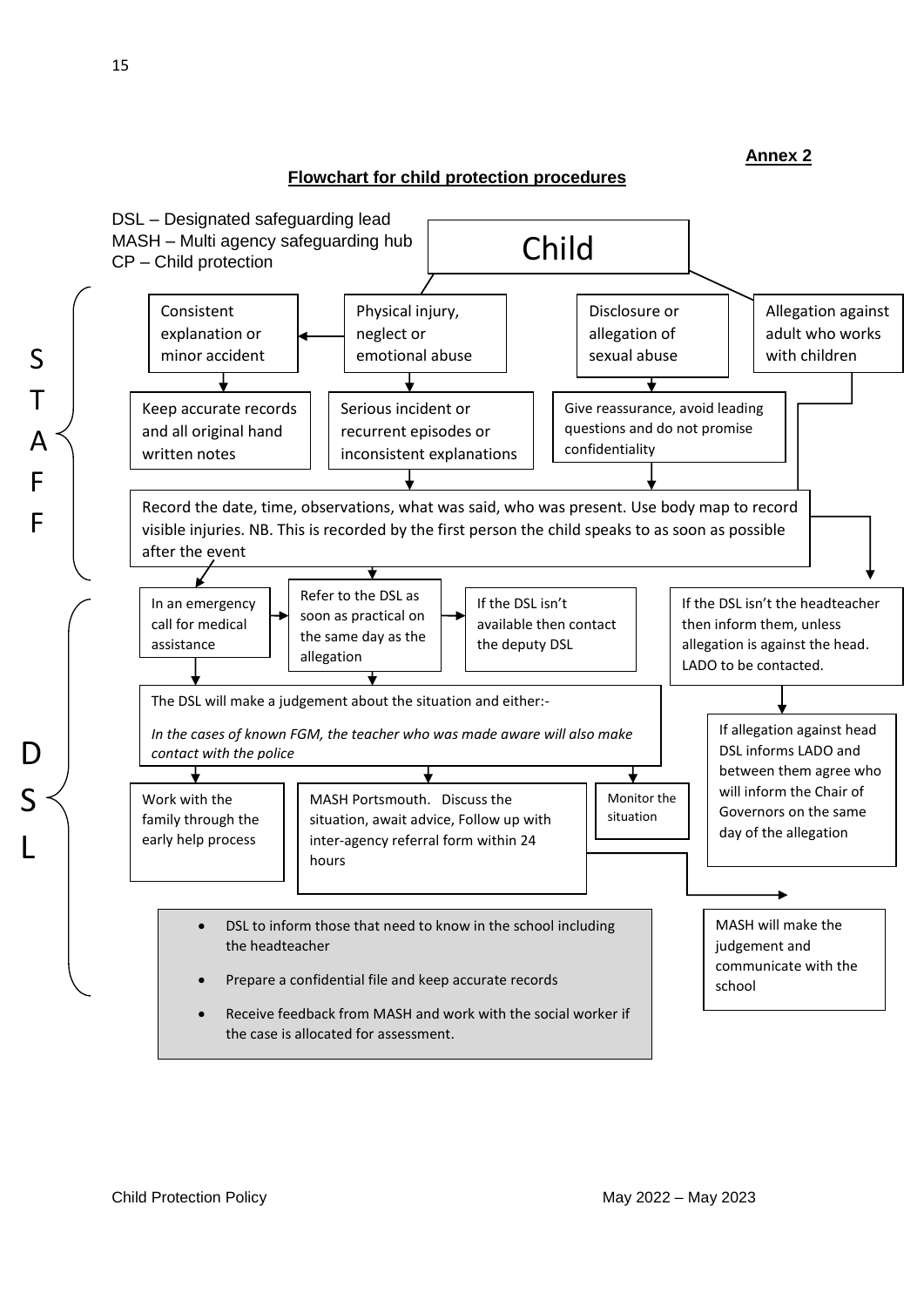**Body Map Annex 3** 

| $\frac{1}{2}$<br>š<br>₩<br>w<br>ర | ⊮<br>₩<br>員<br>Ę |
|-----------------------------------|------------------|
|                                   |                  |
| Date and time: __________________ |                  |
|                                   |                  |

Child Protection Policy **May 2022** – May 2023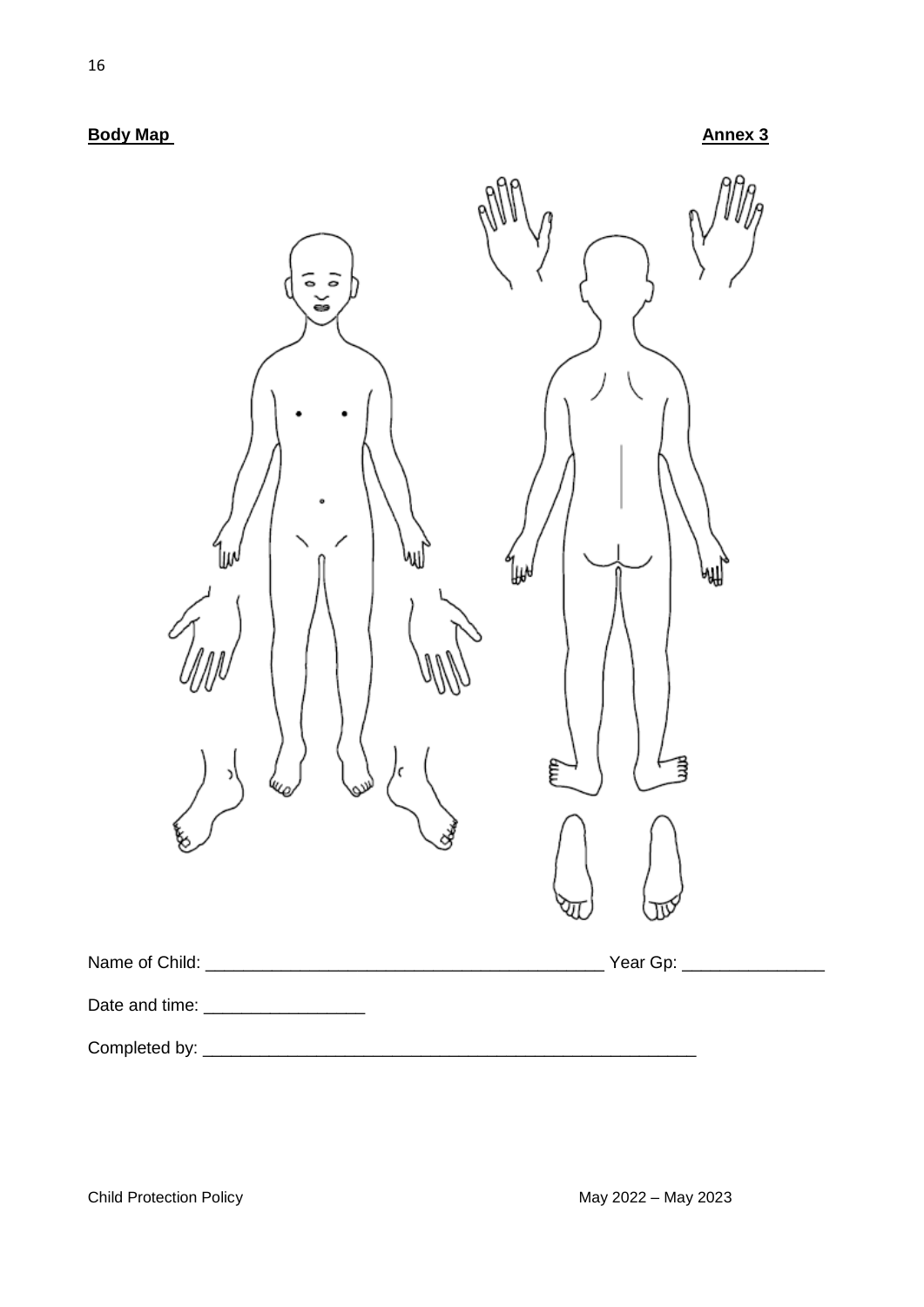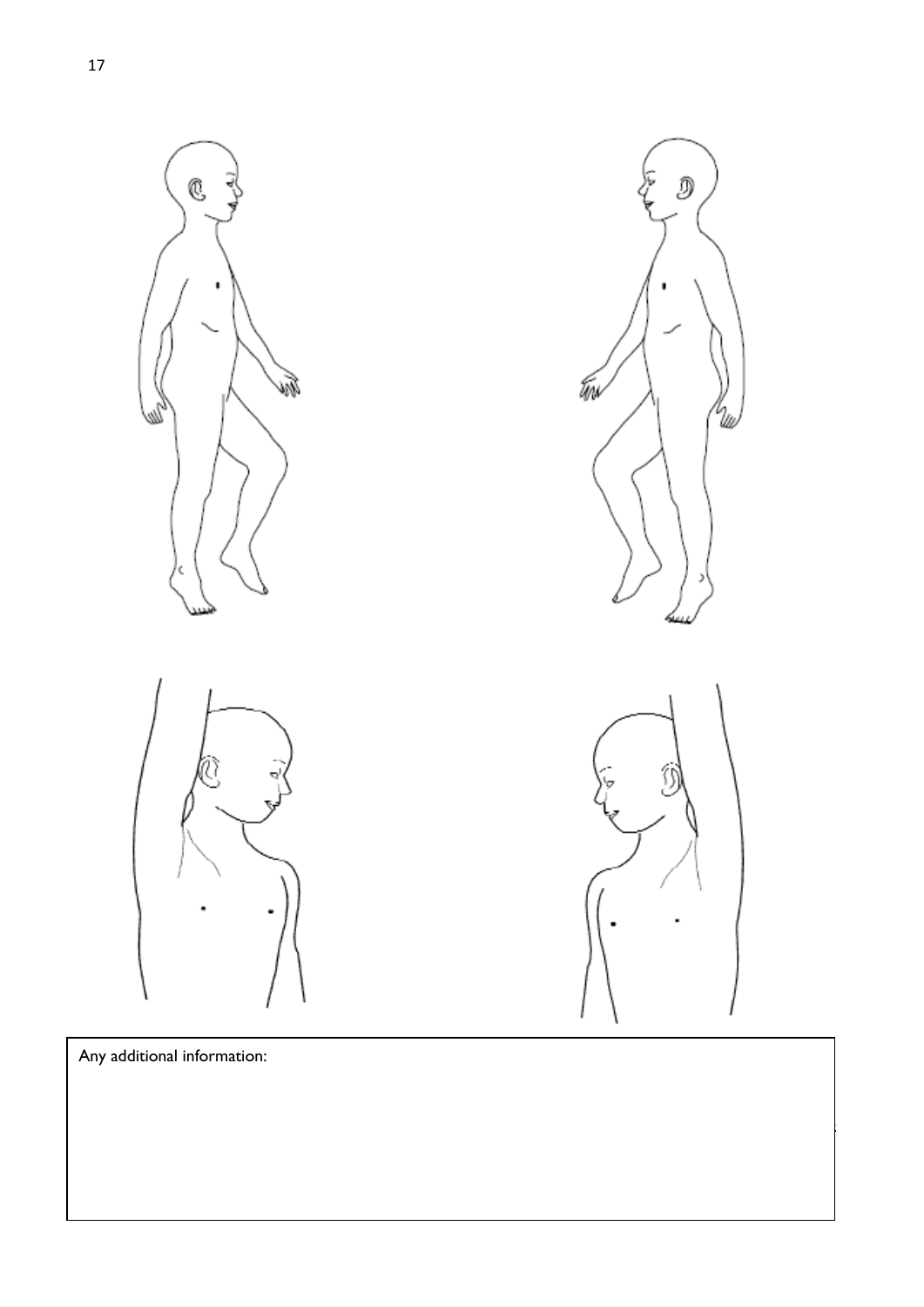# **All staff should:**

A member of staff who is approached by a child should listen positively and try to reassure them. They cannot promise complete confidentiality and should explain that they may need to pass information to other professionals to help keep the child or other children safe. The degree of confidentiality should always be governed by the need to protect the child.

Additional consideration needs to be given to children with communication difficulties and for those whose first language is not English. It is important to communicate with them in a way that is appropriate to their age, understanding and preference.

All staff should know who the DSL is and who to approach if the DSL is unavailable. Ultimately, all staff have the right to make a referral to the police or social care directly and should do this if, for whatever reason, there are difficulties following the agreed protocol, e.g. they are the only adult on the school premises at the time and have concerns about sending a child home.

# **Guiding principles, the seven R's**

# **Receive**

- Listen to what is being said, without displaying shock or disbelief
- Accept what is said and take it seriously
- Make a note of what has been said as soon as practicable but not in front of the child

#### **Reassure**

- Reassure the child, but only so far as is honest and reliable
- Don't make promises you may not be able to keep e.g. 'I'll stay with you' or 'everything will be alright now' or 'I'll keep this confidential'
- Do reassure e.g. you could say: 'I believe you', 'I am glad you came to me', 'I am sorry this has happened', 'We are going to do something together to get help'

# **Respond**

- Respond to the child only as far as is necessary for you to establish whether or not you need to refer this matter, but do not interrogate for full details
- Do not ask 'leading' questions i.e. 'did he touch your private parts?' or 'did she hurt you?' Such questions may invalidate your evidence (and the child's) in any later prosecution in court
- Do not ask the child why something has happened.
- Do not criticise the alleged perpetrator; the child may care about him/her, and reconciliation may be possible
- Do not ask the child to repeat it all for another member of staff. Explain what you have to do next and whom you have to talk to. Reassure the child that it will be a senior member of staff

# **Report**

- Share concerns with the designated safeguarding lead (DSL) as soon as possible
- If you are not able to contact the DSL, and the child is at risk of immediate harm, contact the children's social services directly
- If you are dissatisfied with the level of response you receive following your concerns, you should press for re-consideration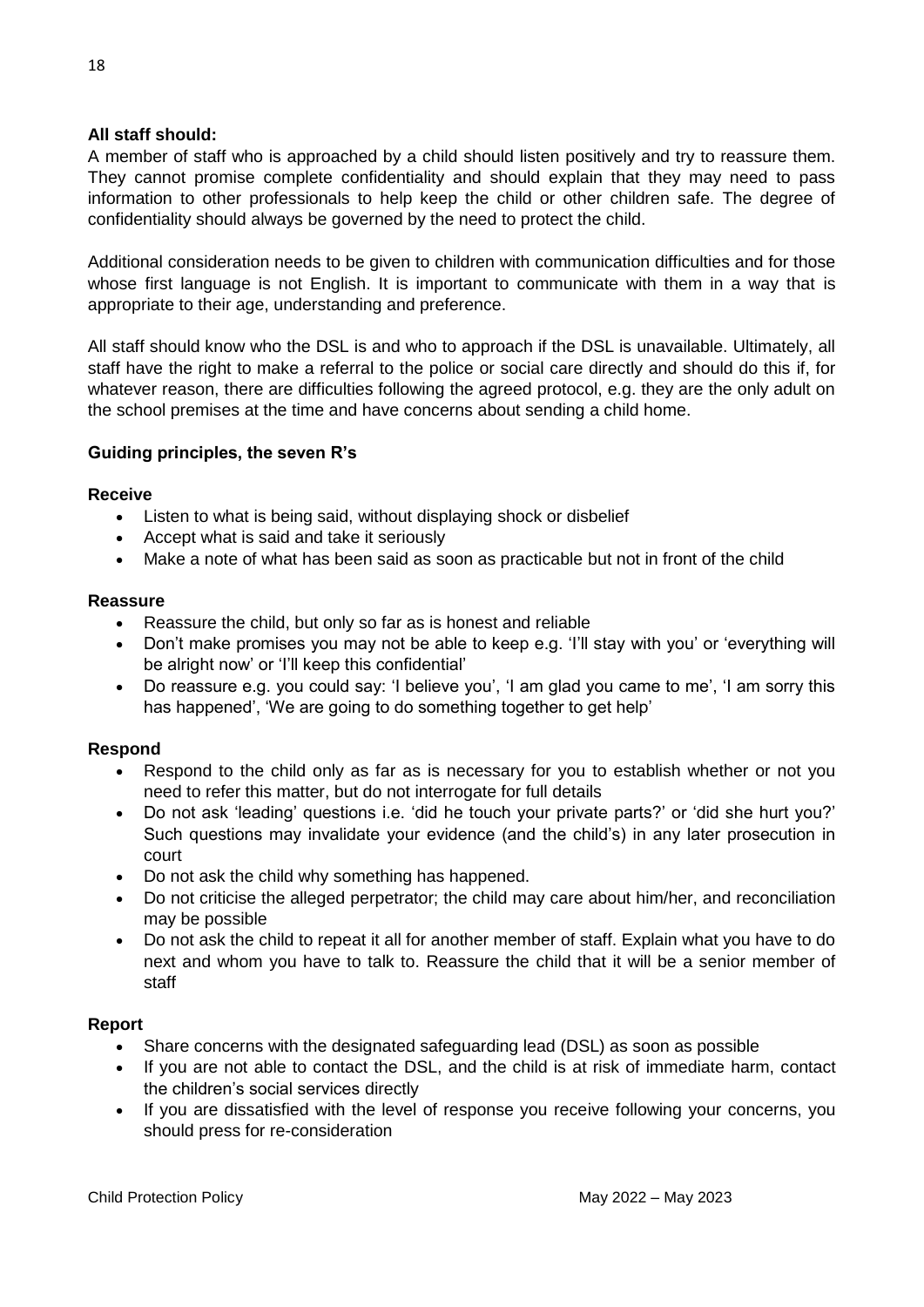#### **Record**

- If possible make some very brief notes at the time, and log on CPOMS as soon as possible
- Keep your original notes in the child protection file in the DSL office
- Record the date, time, place, person's present and noticeable nonverbal behaviour, and the exact words used by the child. If the child uses sexual 'pet' words, record the actual words used, rather than translating them into 'proper' words
- Complete a body map to indicate the position of any noticeable injury
- Record facts and observable things, rather than your 'interpretations' or 'assumptions'

#### **Remember**

- Support the child: listen, reassure, and be available
- Complete confidentiality is essential. Share your knowledge only with appropriate professional colleagues
- Try to get some support for yourself if you need it

#### **Review (led by DSL)**

- Has the action taken provided good outcomes for the child?
- Did the procedure work?
- Were any deficiencies or weaknesses are identified in the procedure? Have these been remedied?
- Is further training required?

#### **What happens next?**

It is important that concerns are followed up and it is everyone's responsibility to ensure that they are. The member of staff should be informed by the DSL what has happened following the report being made. If they do not receive this information they should be proactive in seeking it out. If they have concerns that the disclosure has not been acted upon appropriately they might inform the safeguarding governor of the school and/or may ultimately contact the children's services department.

Receiving a disclosure can be upsetting for the member of staff and schools should have a procedure for supporting them after the disclosure. This might include reassurance that they have followed procedure correctly and that their swift actions will enable the allegations to be handled appropriately.

In some cases, additional counselling might be needed and they should be encouraged to recognise that disclosures can have an impact on their own emotions.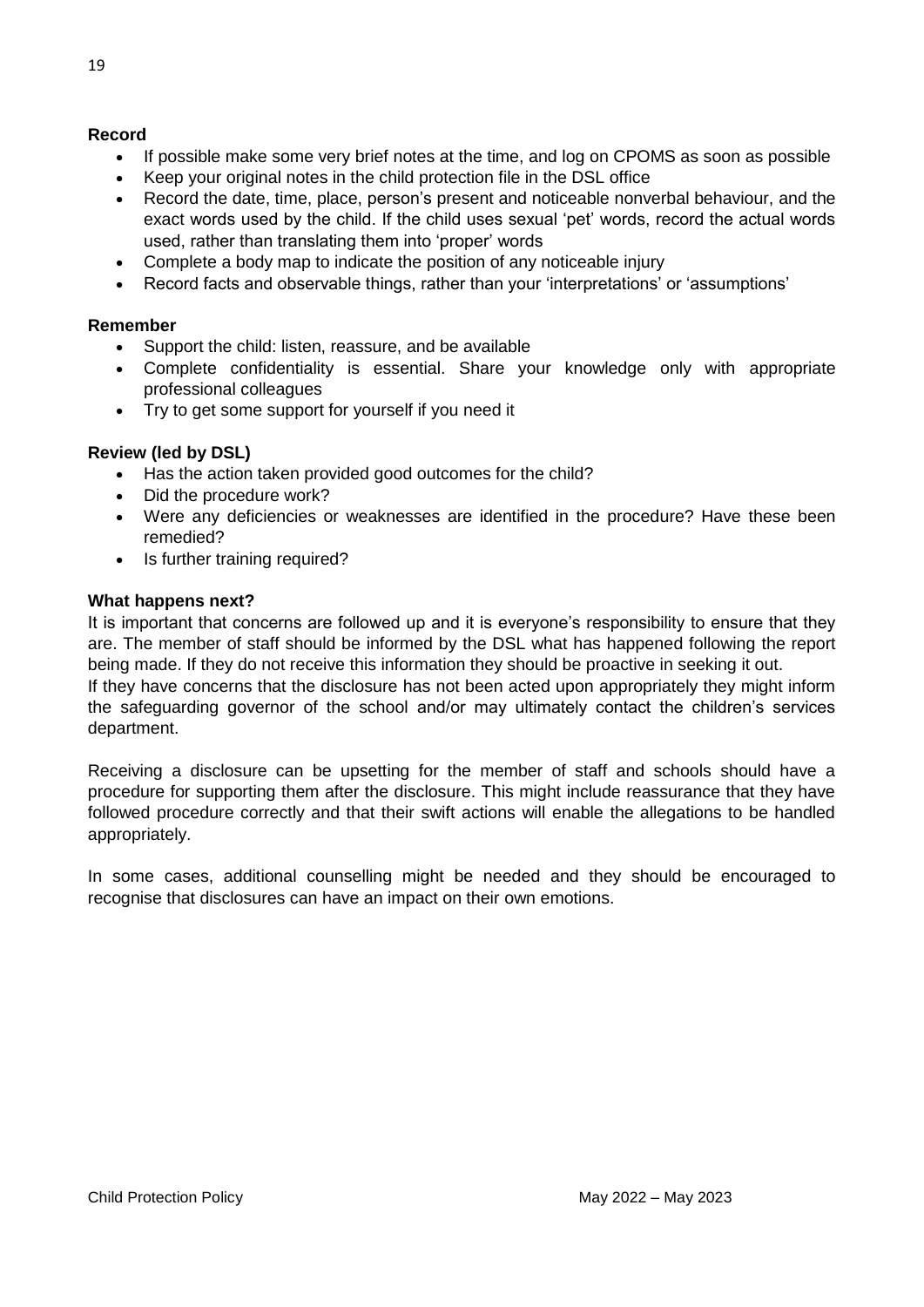# **Procedure for DSLs receiving concern**

#### **Following a report of concerns from a member of staff, the DSL must:**

- 1. Decide whether or not there are sufficient grounds for suspecting significant harm in which case a referral must be made to children's social care or the police if appropriate.
- 2. Normally the school should try to discuss any concerns about a child's welfare with the family and where possible to seek their agreement before making a referral to children's social care. However, in accordance with DfE guidance, this should only be done when it will not place the child at increased risk or could impact a police investigation. The child's views should also be taken into account.
- 3. If there are grounds to suspect a child is suffering, or is likely to suffer, significant harm they must contact children's social care via the MASH and make a clear statement of:
	- the known facts
	- any suspicions or allegations
	- whether or not there has been any contact with the child's family

If the DSL feels unsure about whether a referral is necessary, they can phone MASH to discuss concerns

- 1. If there is not a risk of significant harm, then the DSL will either actively monitor the situation or consider the early help process
- 2. The DSL must confirm any referrals in writing to children's social care, within 24 hours, including the actions that have been taken. The written referral must be made using the Interagency Referral Form which will provide children's social care with the supplementary information required about the child and family's circumstances.
- 3. If a child is in immediate danger and urgent protective action is required, the police must be called. The DSL must also notify children's social care of the occurrence and what action has been taken.
- 4. Where there are doubts or reservations about involving the child's family, the DSL should clarify with children's social care or the police whether the parents should be told about the referral and, if so, when and by whom. This is important in cases where the police may need to conduct a criminal investigation.
- 5. When a child is in need of *urgent* medical attention and there is suspicion of abuse the DSL or headteacher should take the child to the accident and emergency unit at the nearest hospital, having first notified children's social care. The DSL should seek advice about what action children's social care will take and about informing the parents, remembering that parents should normally be informed that a child requires urgent hospital attention.
- 6. If the DSL deems MASH/Social Care involvement has been unsatisfactory, it is their responsibility to escalate this to ensure that the child is not placed in further/ongoing risk of harm.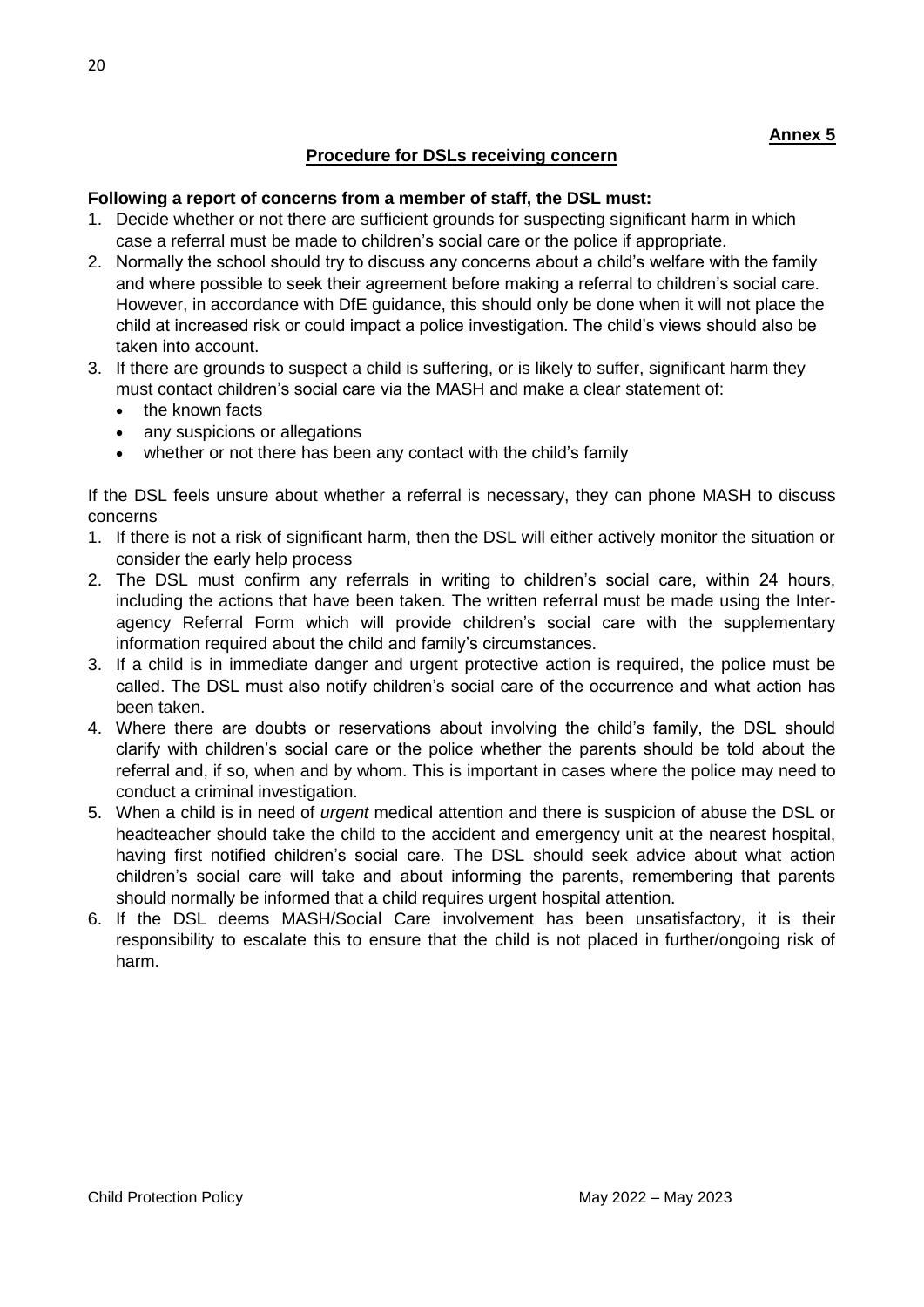# **Procedure for DSL on receiving allegation of peer-on-peer abuse**

- A factual record should be made of the allegation, but no attempt at this stage should be made to investigate the circumstances
- The DSL will make a record of the concern, the discussion and any outcome and keep a copy in the files of both children's files/ report on CPOMs.
- The DSL should follow local procedure to discuss the case with MASH
- The DSL will follow through the outcomes of the discussion and make a referral where appropriate
- If the allegation indicates that a potential criminal offence has taken place MASH will communicate that the police will become involved
- Parents, of both the student being complained about and the alleged victim, should be informed and kept updated on the progress of the referral unless this would put a child at greater risk
- It may be appropriate to exclude the child being complained about for a period of time according to the school's behaviour policy and procedures
- Where neither social services nor the police accept the complaint, a thorough school investigation should take place into the matter using the school's usual disciplinary procedures
- In situations where the school considers a safeguarding risk is present, a risk assessment should be prepared along with a preventative, supervision plan, considering:
- The victim, especially their protection and support
- The alleged perpetrator, their support needs and any disciplinary action
- All other children at the school
- Contact between the victim and the alleged perpetrator N.B. use of Restorative Practice should be considered
- The plan should be monitored and a date set for a follow-up evaluation with everyone concerned
- Where there is a criminal investigation into a rape, assault by penetration or sexual assault, the alleged perpetrator should be removed from any classes they share with the victim.
- Where criminal investigation into a serious sexual assault (rape/penetration) leads to a conviction or caution, the school will take suitable action. In all but the most exceptional of circumstances, the assault is likely to constitute a serious breach of discipline and lead to the view that allowing the perpetrator to remain in the same school as the victim would seriously harm the education or welfare of the victim and potentially other children.
- Where a criminal investigation into sexual assault leads to a conviction or caution, the school will, if it has not already, consider any suitable sanctions in light of their behaviour policy, including consideration of permanent exclusion. Where the perpetrator is going to remain at the school, the headteacher should be to continue keeping the victim and perpetrator separate and consideration must be made of how best to achieve this and manage potential contact. The nature of the conviction or caution and wishes of the victim will be especially important in determining how to proceed in such cases.
- The victim, alleged perpetrator and other witnesses will receive appropriate support and safeguards on a case-by-case basis.
- The school will take any disciplinary action against the alleged perpetrator in line with their behaviour policy.
- The school recognises that taking disciplinary action and providing appropriate support are not mutually exclusive actions and will occur at the same time if necessary.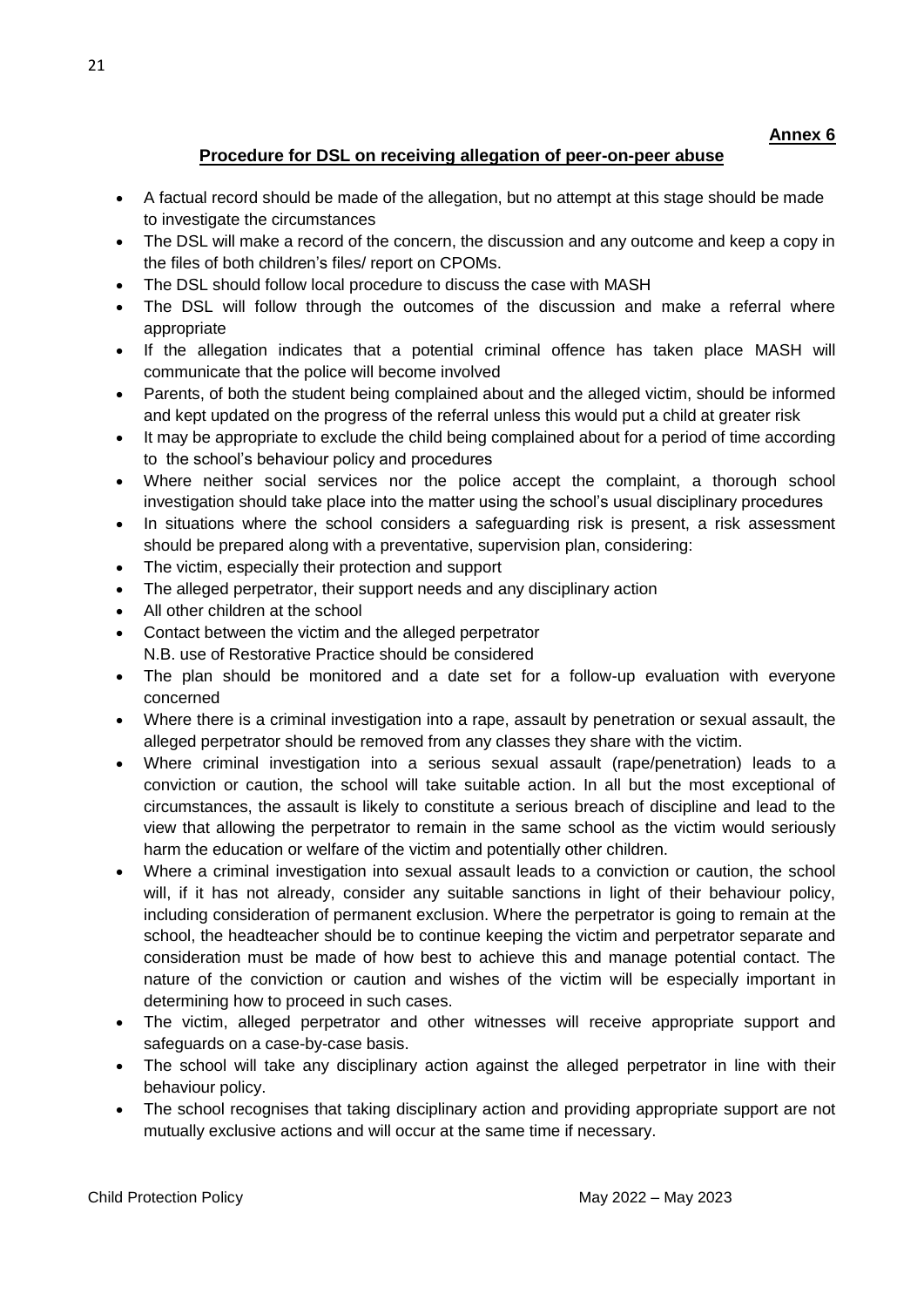# **Physical Abuse**

- While a clear focus of peer-on-peer abuse is around sexual abuse and harassment, physical assaults, initiation violence and rituals from children to children can also be abusive.
- These are equally not tolerated and if it is believed that a crime has been committed, will be reported to the police.

Medina School has a tough stance on bullying, as outlined in the Behaviour and Inclusion Policy.

References:

Keeping Children Safe in Education (2021)

Sexual Violence and Sexual Harassment between Children in Schools and Colleges (DfE 2018)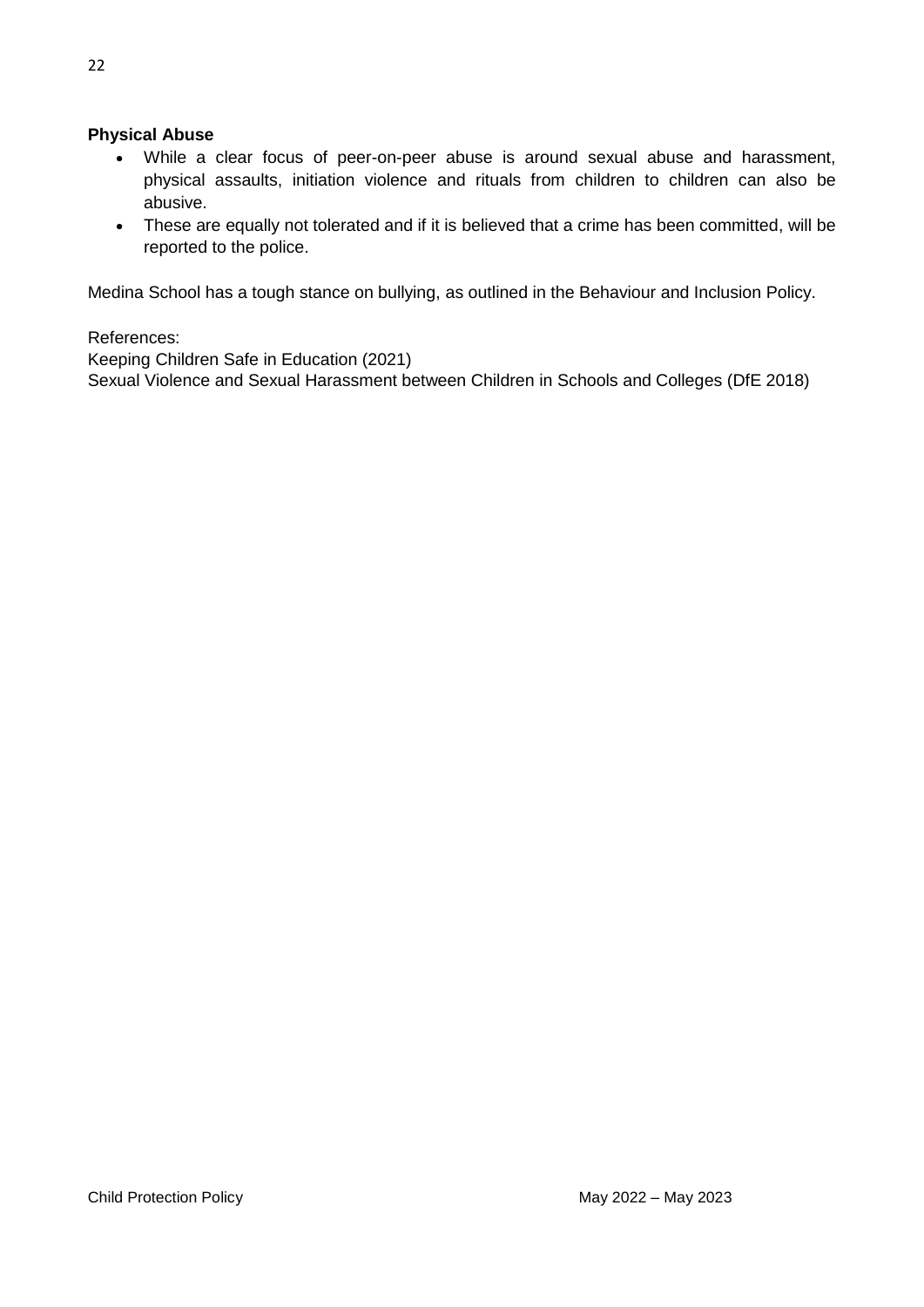# **PREVENTING RADICALISATION**

Schools have a duty to prevent children from being drawn into terrorism. The DSL will undertake Prevent awareness training and make sure that staff have access to appropriate training to equip them to identify children at risk. DLS will familiarise themselves with current guidance: <https://www.gov.uk/government/publications/prevent-duty-guidance> and also be aware of the Channel programme in case a referral is made through Prevent. More information on Channel available here: https://www.gov.uk/government/publications/channel-quidance

We will assess the risk of children in our school being drawn into terrorism. This assessment will be based on an understanding of the potential risk in our local area, in collaboration with our local safeguarding children board and local police force.

We will ensure that suitable internet filtering is in place, and equip our children to stay safe online at school and at home.

Staff will be alert to changes in children' behaviour.

The government website [Educate Against Hate](http://educateagainsthate.com/parents/what-are-the-warning-signs/) and charity [NSPCC](https://www.nspcc.org.uk/what-you-can-do/report-abuse/dedicated-helplines/protecting-children-from-radicalisation/) say that signs that a child is being radicalised can include:

- Refusal to engage with, or becoming abusive to, peers who are different from themselves
- Becoming susceptible to conspiracy theories and feelings of persecution
- Changes in friendship groups and appearance
- Rejecting activities they used to enjoy
- Converting to a new religion
- Isolating themselves from family and friends
- Talking as if from a scripted speech
- An unwillingness or inability to discuss their views
- A sudden disrespectful attitude towards others
- Increased levels of anger
- Increased secretiveness, especially around internet use
- Expressions of sympathy for extremist ideologies and groups, or justification of their actions
- Accessing extremist material online, including on Facebook or Twitter
- Possessing extremist literature
- Being in contact with extremist recruiters and joining, or seeking to join, extremist organisations

Children who are at risk of radicalisation may have low self-esteem, or be victims of bullying or discrimination. It is important to note that these signs can also be part of normal teenage behaviour – staff should have confidence in their instincts and seek advice if something feels wrong.

If staff are concerned about a child, they will follow procedures set out in this policy, including discussing their concerns with the DSL.

Staff should **always** take action if they are worried.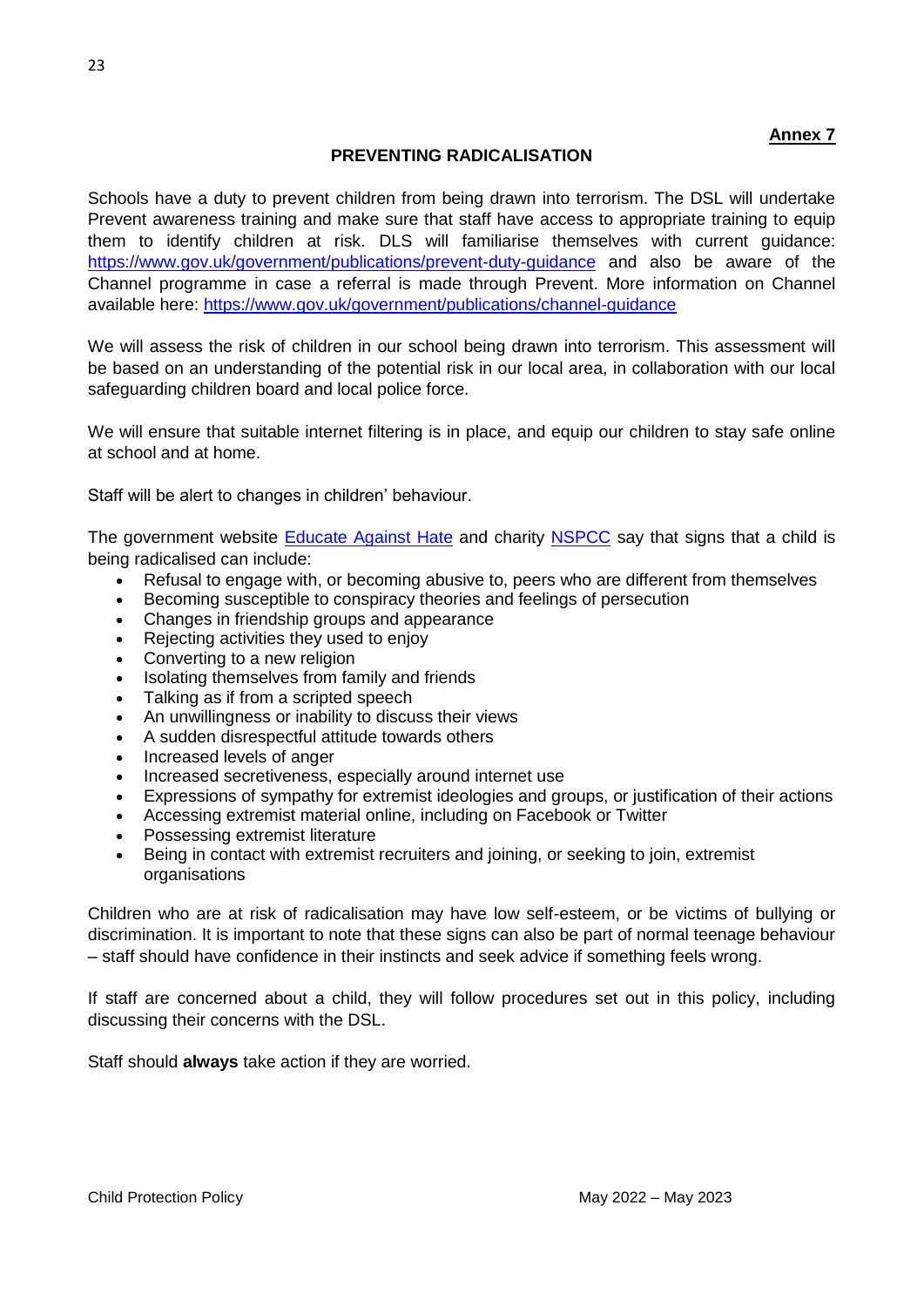# **Sexting: how to respond to an incident**

This document provides a brief overview for frontline staff of how to respond to incidents involving 'sexting'.

**All** such incidents should be reported to the Designated Safeguarding Lead (DSL) who will lead response.

The DSL should be familiar with the full 2016 guidance from the UK Council for Child Internet Safety (UKCCIS), *Sexting in Schools and Colleges: Responding to Incidents and*  **Safeguarding Young People**, and should not refer to this document instead of the full guidance.

'Sexting' does not include the sharing of sexual photos and videos of under-18 year olds with or by adults. This is a form of child sexual abuse and must be referred to the police.

# **What to do if an incident involving 'sexting' comes to your attention**

# **Report it to your Designated Safeguarding Lead (DSL) or Deputy DSL immediately**.

- **Never** view, download or share the imagery yourself**,** or ask a child to share or download **this is illegal**.
- If you have already viewed the imagery by accident (e.g. if a young person has showed it to you before you could ask them not to), report this to the DSL.
- **Do not** delete the imagery or ask the young person to delete it.
- **Do not** ask the young person(s) who are involved in the incident to disclose information regarding the imagery. This is the responsibility of the DSL.
- Do not share information about the incident to other members of staff, the young person(s) it involves or their, or other, parents and/or carers.
- **Do not** say or do anything to blame or shame any young people involved.
- **Do** explain to them that you need to report it and reassure them that they will receive support and help from the DSL.

# **For further information**

.

Download the full guidance Sexting in Schools and Colleges: Responding to Incidents and Safeguarding Young People (UKCCIS, 2016) at [www.gov.uk/government/groups/uk-council-for](http://www.gov.uk/government/groups/uk-council-for-child-internet-safety-ukccis)[child-internet-safety-ukccis](http://www.gov.uk/government/groups/uk-council-for-child-internet-safety-ukccis)